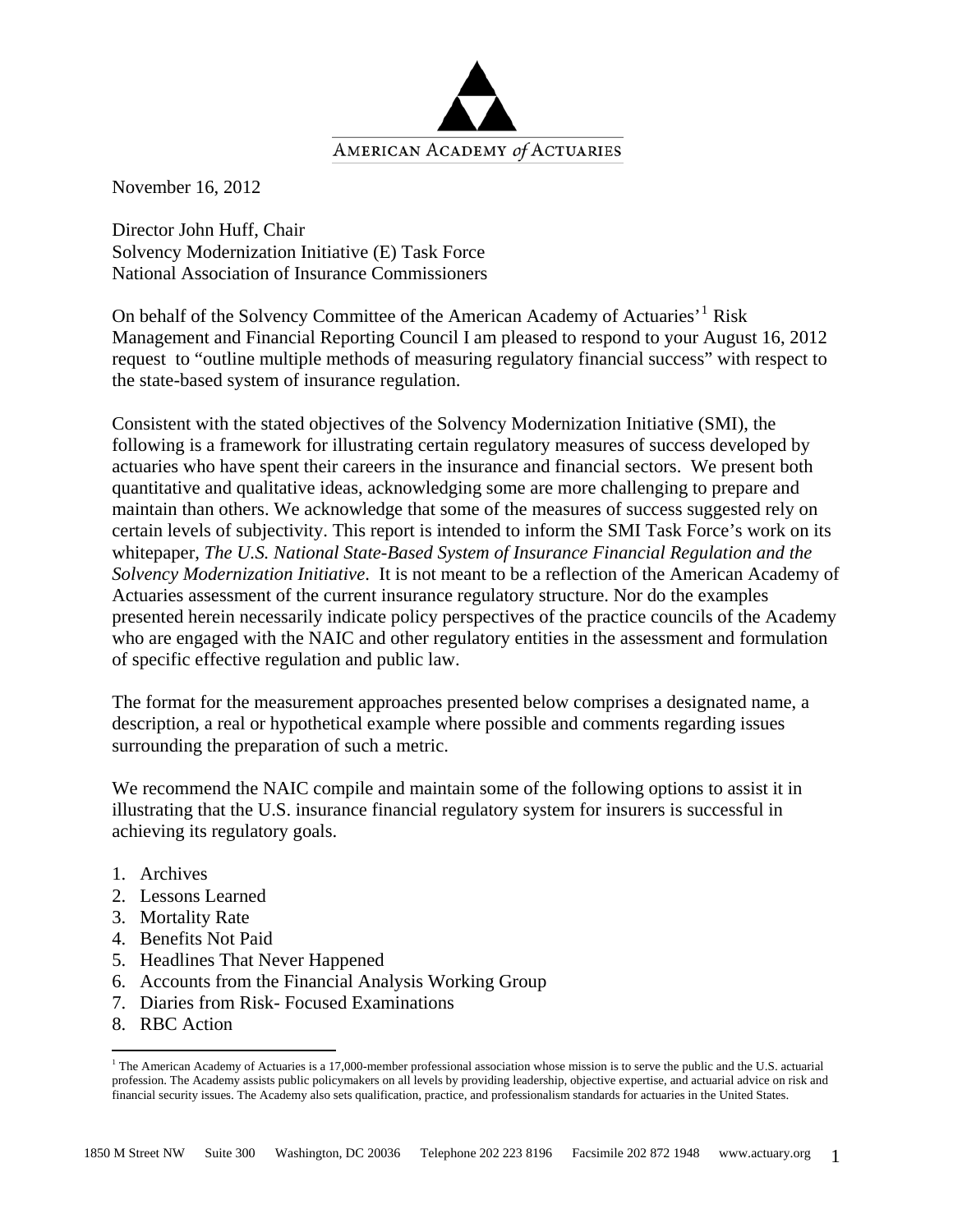- 9. Guarantee Fund Association
- 10. Capitalization Trend
- 11. Safety Net
- 12. Failure Rate Cascade
- 13. Concentration
- 14. Regulatory Capital Enhancement
- 15. Customer Concern
- 16. Credit Spreads
- 17. Return on Investment

### Regulation from an individual's viewpoint

Every country promulgates rules and regulations to which people within their jurisdictions must comply with or face consequences. Among the myriad rules are those that encompass personal safety, public health, and financial protection.

In the US, the financial sector is viewed as three industries – banking, securities, and insurance. Banking and securities are generally regulated at the federal level; insurers are supervised by the states, whose efforts are facilitated by entities such as the NAIC and National Conference of Insurance Legislators (NCOIL).

Regulated activities of insurers include market conduct and financial health. Market conduct, which is not a focus of this paper, addresses items at the consumer level, contract compliance and timely service. Supervisors are responsible for determining the financial health of insurers, assuring that policyholder commitments can and will be made.

### The insurer environment in the U.S.

There are about 4,500 insurers licensed in the United States and its territories.<sup>[2](#page-1-0)</sup> An insurer is domiciled in a single state and is licensed in every other state in which it does business. There are about 2,800 property & casualty (general) insurers<sup>[3](#page-1-1)</sup>, 800 life insurers<sup>[4](#page-1-2)</sup> and 900 health insurers<sup>[5](#page-1-3)</sup>.

In the US, there are about 700 insurance groups<sup>[6](#page-1-4)</sup>, some of which operate internationally as well as in the US.

Shareholder interests are protected and regulated at the federal level. The US Securities and Exchange Commission (SEC) oversees the listing, trading, and accounting for publicly-traded shares. The SEC has recognized the establishment of accounting principles of the Financial Accounting Standards Board (FASB). The FASB has developed United States Generally Accepted Accounting Principles (GAAP). Financial statements are required to be filed quarterly

 $\overline{a}$ 

<span id="page-1-0"></span><sup>&</sup>lt;sup>2</sup> 2012 Insurance Department Resources Report

<sup>&</sup>lt;sup>3</sup> Statistical Compilation of Annual Statement Information for Property/Casualty Insurance Companies in 2012<br><sup>4</sup> Statistical Compilation of Annual Statement Information for Life/Haalth Insurance Companies in 2012

<span id="page-1-2"></span><span id="page-1-1"></span>Statistical Compilation of Annual Statement Information for Life/Health Insurance Companies in 2012

<span id="page-1-3"></span> $^5$  Statistical Compilation of Annual Statement Information for Health Insurance Companies in 2012

<span id="page-1-4"></span> <sup>2012</sup> Insurance Department Resources Report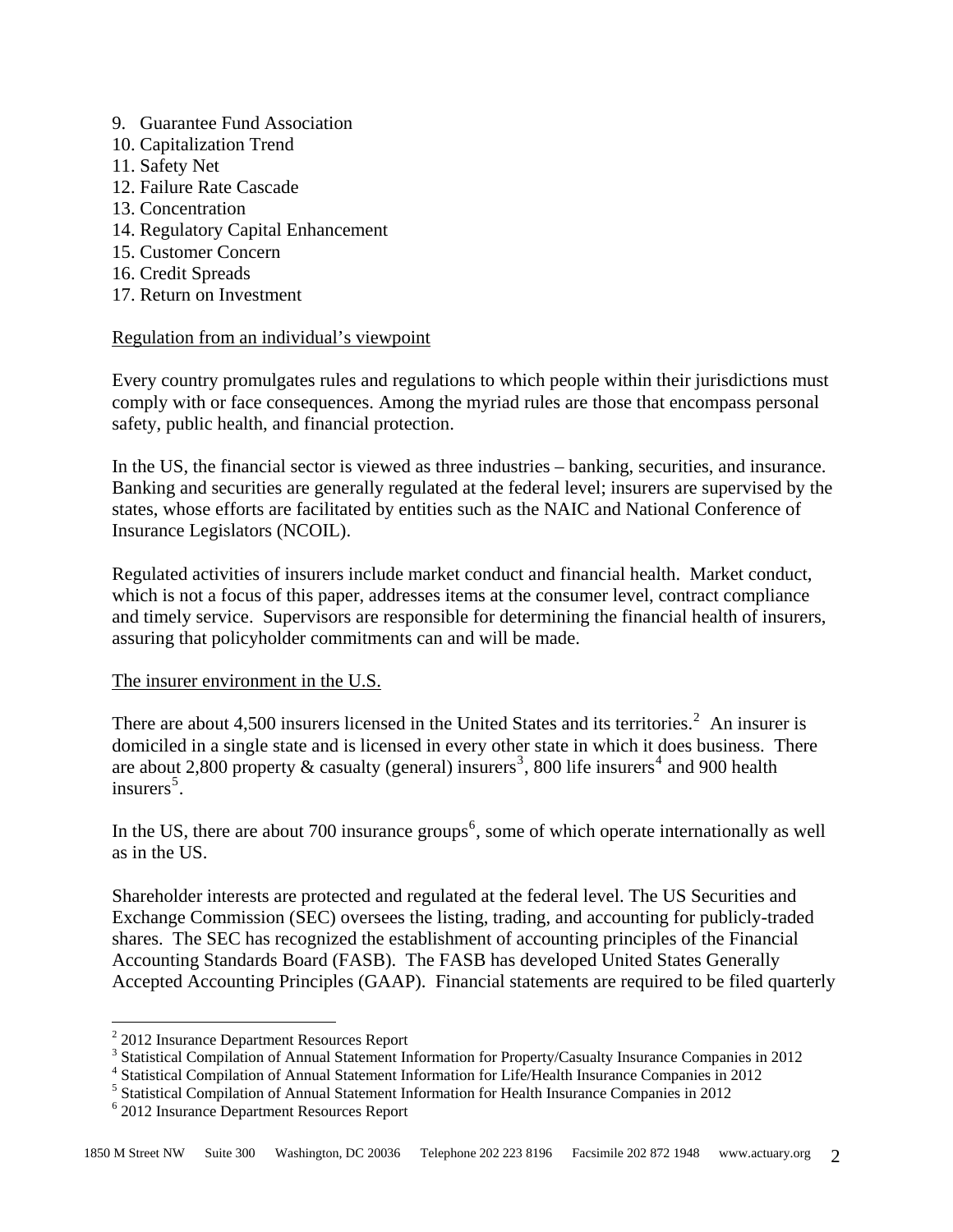by publicly traded companies, and financial audits are performed on them annually by public accounting firms. Audits of financial reports under GAAP usually occur at the group, rather than legal entity level. GAAP for insurers generally calls for loss recognition tests on liabilities to assure the reported amounts are adequate.

Policyholder interests are protected and regulated by the states. Each state enacts legislation and promulgates regulation that applies to insurers not only who are domiciled in that state but those that conduct business there as well. The states employ approximately  $11,500$  people<sup>[7](#page-2-0)</sup> in insurance regulation. Model laws, model regulations, and certain guidelines such as actuarial guidelines come from two organizations: NAIC, an organization whose membership comes from each of the 50 states and US territories and the National Conference of Insurance Legislators (NCOIL). The NAIC has about 425 employees and is based in Kansas City, MO with additional offices in New York and Washington, D.C. Model legislation and regulation developed by the NAIC is generally, but not always, adopted by states. In a similar vein, NCOIL creates model laws that provide the framework for state legislation. NCOIL includes membership from each of the 50 states and its national office is in Troy, New York. The NAIC and NCOIL engage in dialogue on their respective activities at the NCOIL national meetings.

Generally, actuaries or management must submit opinions or reports annually that opine whether or not the reported reserves comply with regulations and are either reasonable or adequate. These financial reports are based on Statutory Accounting Principles (SAP), which are developed and maintained by the NAIC. SAP served as the origins for liability calculations for a third accounting basis, the one used for federal income tax. Accounting firms also issue audit reports on insurers. These reports are based on the individual insurer using SAP.

Statutory (SAP) accounting focuses on the balance sheet and solvency while GAAP focuses on the income statement and operating performance.

The Dodd-Frank Wall Street Reform and Consumer Protection Act of 2010 has enabled the federal government to become more involved with the oversight of insurance entities through the entities it created, the Financial Stability Oversight Council, and the Department of Treasury's Federal Insurance Office and Office of Financial Research.

Nationally Recognized Statistical Rating Organizations (NRSROs) have a significant impact on managing of insurance companies. Rating agencies evaluate both the financial condition of the insurer and individual securities (debt) it or its holding company may issue. The ability to be viable in the insurance marketplace is vitally linked to an insurer's credit rating. Just as insurance regulators have begun to move away from pure formulaic evaluation approaches in recent years, so have rating agencies who now view companies through more risk-focused or holistic lenses. Lenders to insurers or their holding companies generally rely on a combination of state and federal regulatory financial reporting and rating agency reporting to monitor the financial strength of the borrower.

<u>.</u>

<span id="page-2-0"></span><sup>&</sup>lt;sup>7</sup> 2012 Insurance Department Resources Report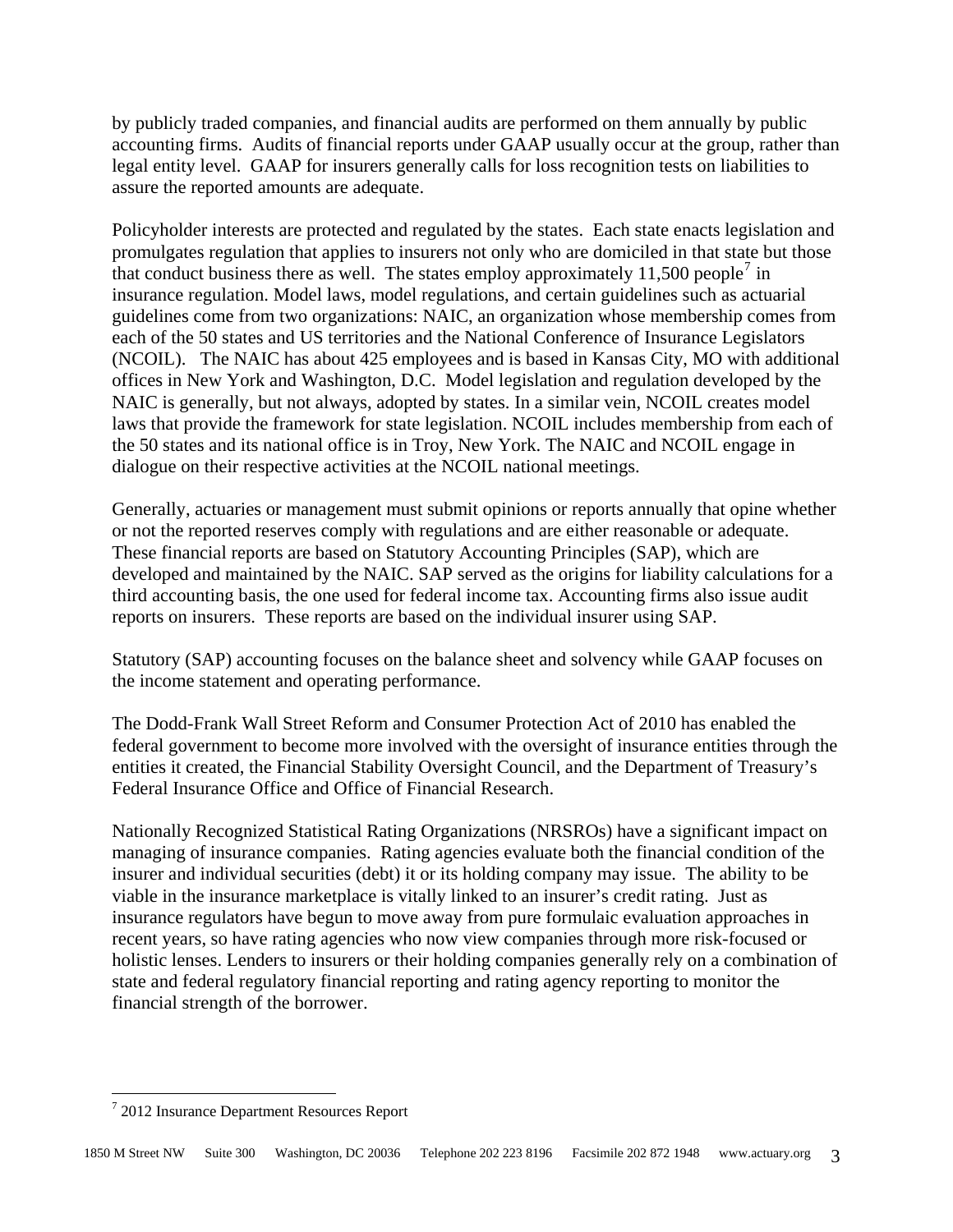#### Elements of success

Insurers have their eyes on several aspects of success. These include the generation of value for owners, the ability to service debt holders, the ability to sustain and prosper as an entity, and the protection of value for policyholders. Different agencies are involved with supervision of these elements.

There is the financial aspect from a shareholder's perspective: Has the value of the investment increased? This is generally assessed by the level of shareholder dividends and the value of the company perceived by the market as reflected in its share price. The SEC oversees financial markets and is responsible for accounting policies. Accounting firms attest to the quality of a firm's financial condition.

Another attribute of success has to do with the ability of the entity to repay debt. Insurers might own debt directly or through pools. Success is generally measured by their record of repayment and rating agencies' assessments of prospects of repayment going forward.

Yet another way to consider success is stability. The insurer provides vital employment opportunity and tax revenue to governments in jurisdictions where it is domiciled or operates contributing greatly to economic growth at all levels, including a significant part of the world economy. How well regarded insures are in general is an important part of stability. Though impossible to measure in hard dollars, negative front page news has a real and detrimental impact on the industry's ongoing success.

Another pillar of success is the ability of an insurer to satisfy policyholder obligations. This can be measured from two perspectives: market conduct and financial strength. The states employ many methods to assess financial capabilities of insurers. These include; monitoring quarterly and annual reporting; on-site visits, triennial examinations, risk-focused examinations, and looking at insurers' Risk Based Capital (RBC). The states can force remediative action when RBC levels indicate an insurer is weakly capitalized at a point identified at a company action level. In the US, RBC was introduced as a regulatory tool to identify weakly capitalized companies for life insurance companies in 1993, for property/casualty insurers in 1994 and for health insurers in 1998.

#### Challenges to selecting a method for measuring success

Success is a concept. It is unlikely that everyone would agree that a certain indicator is appropriate for measuring the success of regulation. Further, different users of such indicators will likely employ different measurements. If a process is effective 80% of the time, that may be deemed a success by some according to one set of standards but insufficient by others according to different criteria.

One financial-sector specific example is the ability for customers to access their funds during insolvency. Bank depositors sometimes wait a short time to have accessibility to their deposits restored. Policyholders with claims on defunct insurers might get most if not all of their funds, but could have to wait months or years for resolution.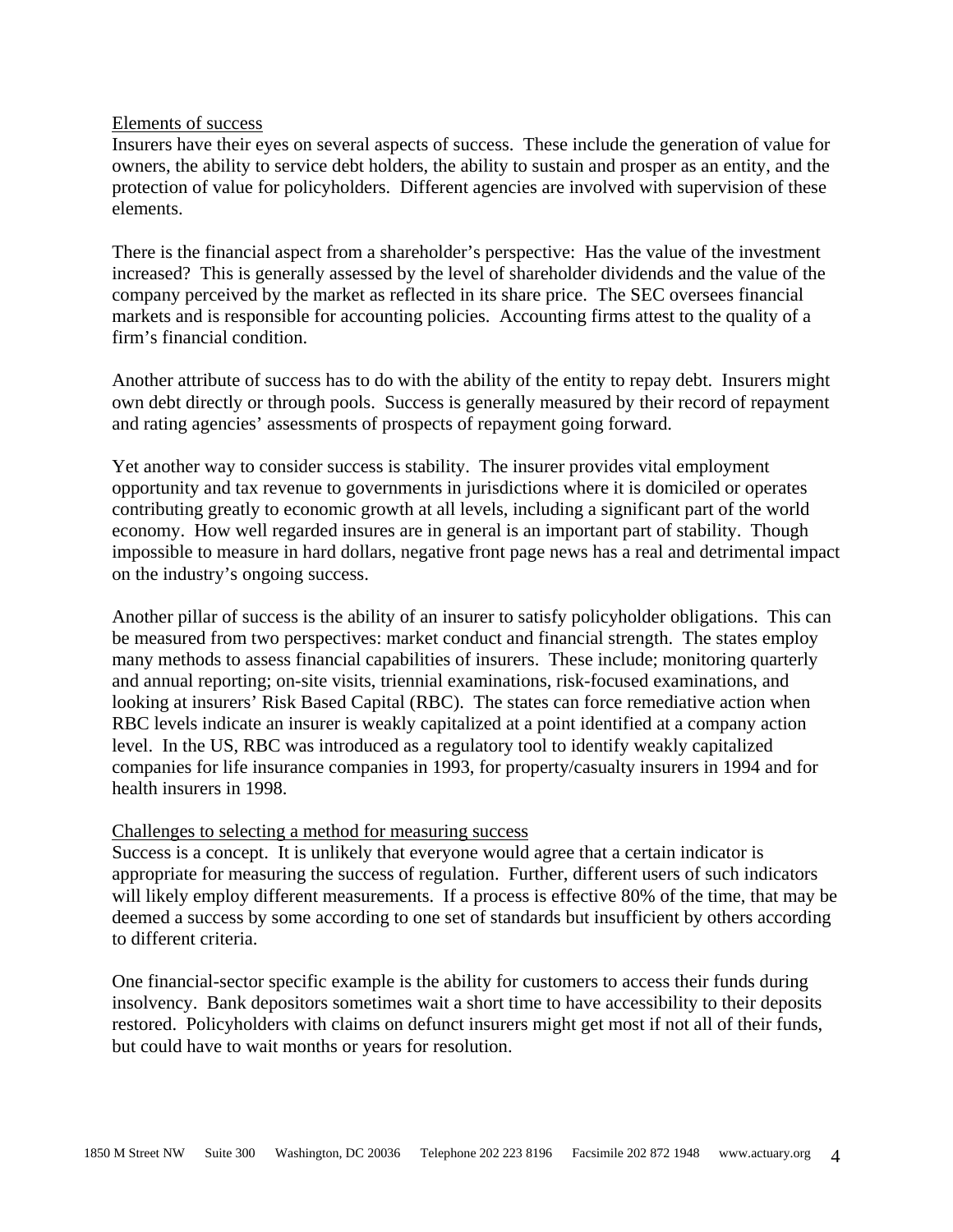Another challenge to developing regulatory success indicators is that some necessary information could be proprietary and thus confidential. Currently, the transmittal of information of remedial actions steps taken by the states to the NAIC, let alone the public, can be problematic.

A further hurdle is that while some data is publicly available and accessible, its analysis requires a significant commitment of time by those who will prepare and maintain it.

Just as it is necessary for any system of regulation to be assessed objectively, it is incumbent on the U.S. insurance regulatory system, to demonstrate the successes and effectiveness of its regulatory processes.

#### Methods of measuring success

Regulators and stakeholders in the US usually view the US approach to solvency regulation as a system that has worked with some degree of success. It would be valuable to develop measures of regulatory success to aid in supporting this point of view despite some challenges in assembling and presenting these measures as noted above.

### Conclusion

The Solvency Committee of the American Academy of Actuaries Risk Management and Financial Reporting Council has been pleased to develop and prepare this document that can enhance the national and international evaluation of U.S. regulatory success. Some of the methods may be more practical than others to develop. Presentation of more than a single method will be needed to convey the concept of success.

Should the SMI Task Force consider developing any such success measures, the Solvency Committee stands ready to assist.

Sincerely, R. Thomas Herget Chair, Solvency Committee American Academy of Actuaries

CC: Fred Heese and Kris DeFrain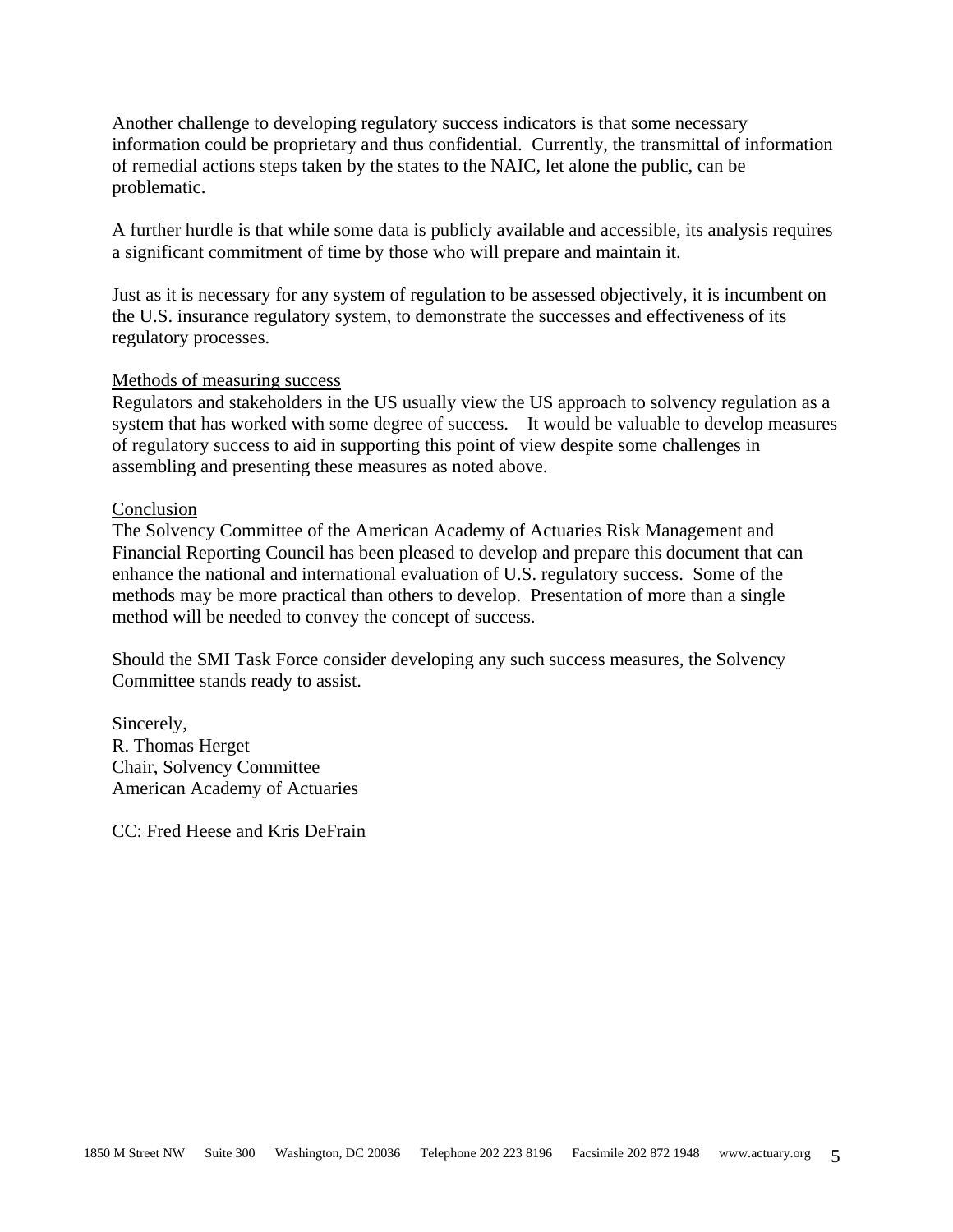# **Appendix: Regulatory Measures of Success**

| 6. Accounts from the Financial Analysis Working Group 13 |
|----------------------------------------------------------|
|                                                          |
|                                                          |
|                                                          |
|                                                          |
|                                                          |
|                                                          |
|                                                          |
|                                                          |
|                                                          |
|                                                          |
|                                                          |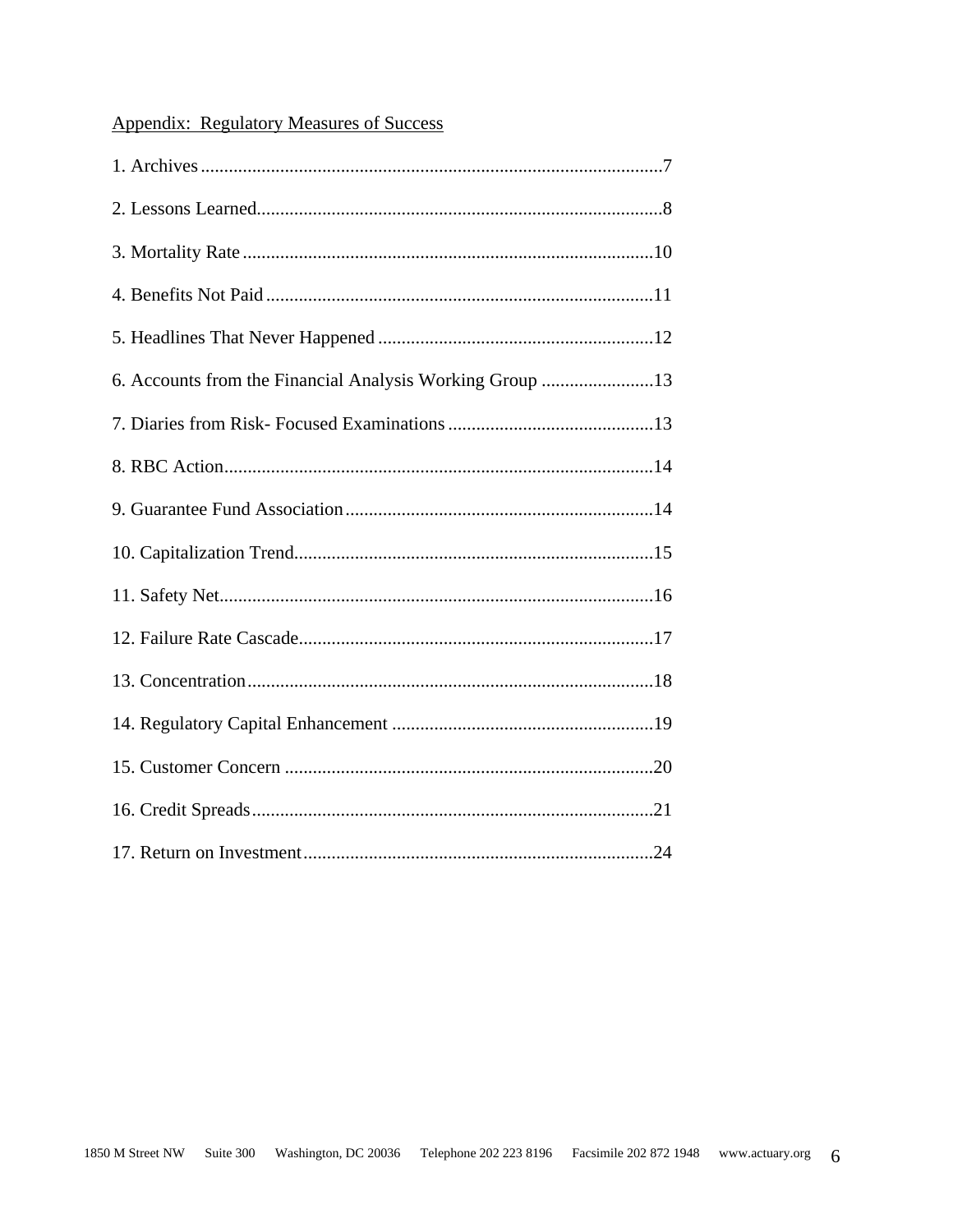# **1. Archives**

# **Description**

A list of events for each of the past twenty years should be compiled. These events will describe how the existing regulatory structure dealt with publicly-identified crises.

# **Example**

**General American Corporation.** Around 2000, this large mutual offered guaranteed investment contracts that became immediately payable upon the insurer's credit rating downgrade. The company was downgraded and the resulting requests for refunds caused a liquidity crisis for the insurer and its subsidiaries. The Missouri Department of Insurance took over the insurer and oversaw its rescue by a larger firm. All benefits were eventually honored and paid; nearly all employees retained their employment. Thus, the supervision resulted in policyholder protection and financial stability.

**Variable Annuity (VA) Rider Guarantees Post-Crisis**. In 2007-2008, volatility in the derivatives market, specifically the equity options market used for hedging VA rider guarantees became more and more expensive as volatility increased and thus caused hedge programs to become prohibitively expensive. The pricing problems this turbulence initiated soon became transparent as balance sheet changes caused by the updated US regulatory framework reflected these market/pricing issues. Specifically, the C-3 Phase II capital method (pre-2009) and the AG43 reserve method (replaced AG 34 and 39 on 12/31/09) are based on prescribed stochastic methods that hold companies to the same standards. These methods produce large reserves when circumstances such as the '07-08 financial crisis warrant. The resulting impact on the variable annuity industry, which was the goal of already existing or approved NAIC-driven regulation, was reduction of risk and a move toward stability. This occurred in the form of higher prices, less rich benefits, outright withdrawal from the market and of course, higher levels of reserves and Risk Based Capital on inforce business.

# **Comments**

While totally in narrative form, this should give the reader an idea of the breadth and depth of issues and responses.

The above are condensed examples and should be expanded for more depth and context.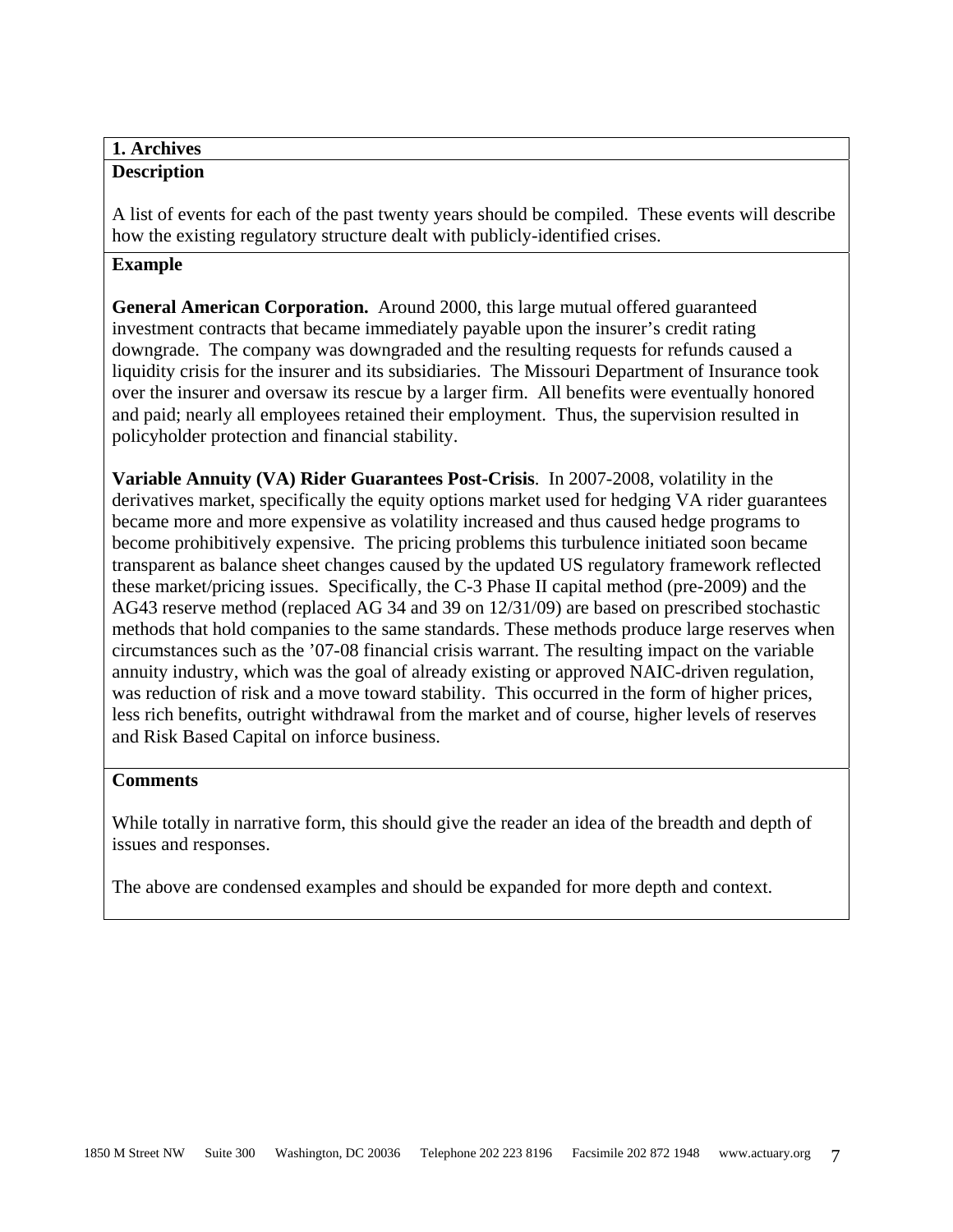### **2. Lessons Learned Description**

Identify significant events, similar to those addressed in Archives, but whose regulatory responses introduced new provisions that make supervision more effective today.

# **Example**

**Baldwin-United**, once primarily a piano manufacturer went on an acquisition spree financed through debt. By the early 1980s, Baldwin owned over 200 savings and loan institutions, insurance companies and investment firms. Meanwhile, the company had taken on significant debt to finance its acquisitions and new facilities, and was finding it increasingly difficult to meet its loan obligations. In 1983, the company was forced into bankruptcy with a total debt of over \$9 billion, at that time, the largest U.S. bankruptcy ever. Baldwin fixed deferred annuities were sold between 1979 and July, 1983, they paid 14% interest for the first year with a guaranteed minimum for the next 10 years, and a floor guarantee of 5.5% to 7.5% interest. What happened (after the bankruptcy) was that not only were rates cut, but the policyholders couldn't get access to their cash without penalties. This type of crisis has become *much less likely* due to the NAIC's more stringent Risk Based Capital requirements.

In the 1980's, **Mutual Benefit Life,** at the time the 18th largest U.S. insurer, was a large writer of GIC contracts. These are used to fund pension benefits by the company's clients. Mutual Benefit was in real trouble by backing these products with asset holdings overweighted in commercial real estate. An actual 'run on the bank' occurred in 1991 when policyholders panicked and surrendered contracts at alarming rates. This crisis, caused by an Asset / Liability mismatch, has become much less likely due to the NAIC's Actuarial Opinion and Memorandum Regulation, more stringent Risk Based Capital requirements and tighter basket clause (a limitation on the concentration of investments) requirements.

**Executive Life and First Capital Life** generally wrote large amounts of investment-oriented contracts that promised fixed yields on principal for one or more years--annuities, guaranteed investment contracts, and interest-sensitive life insurance. To provide high yields on those products, the insurers pursued high-risk investment strategies. The units of First Executive and First Capital Holdings had substantial holdings of junk bonds (40 percent of assets or more). When the junk bond market plunged in the first half of 1990, so did the fortunes of those companies. As news of those insurers' financial difficulties spread, many policyholders surrendered their contracts. The run at Executive Life was prolonged: cash surrenders exceeded \$3 billion in the year preceding its insolvency. These collapses, primarily triggered by credit risk, have become much less likely due to the NAIC's more stringent Risk Based Capital requirements as well as tighter basket clause requirements.

The Dingell report entitled "Failed Promises" invoked the NAIC response in their 1990 publication titled "State Actions to Improve Insurance Solvency Regulation. This July 30, 1990 report outlines the NAIC action plan that led to RBC, appointed actuaries and other facets of the current set of solvency regulation tools.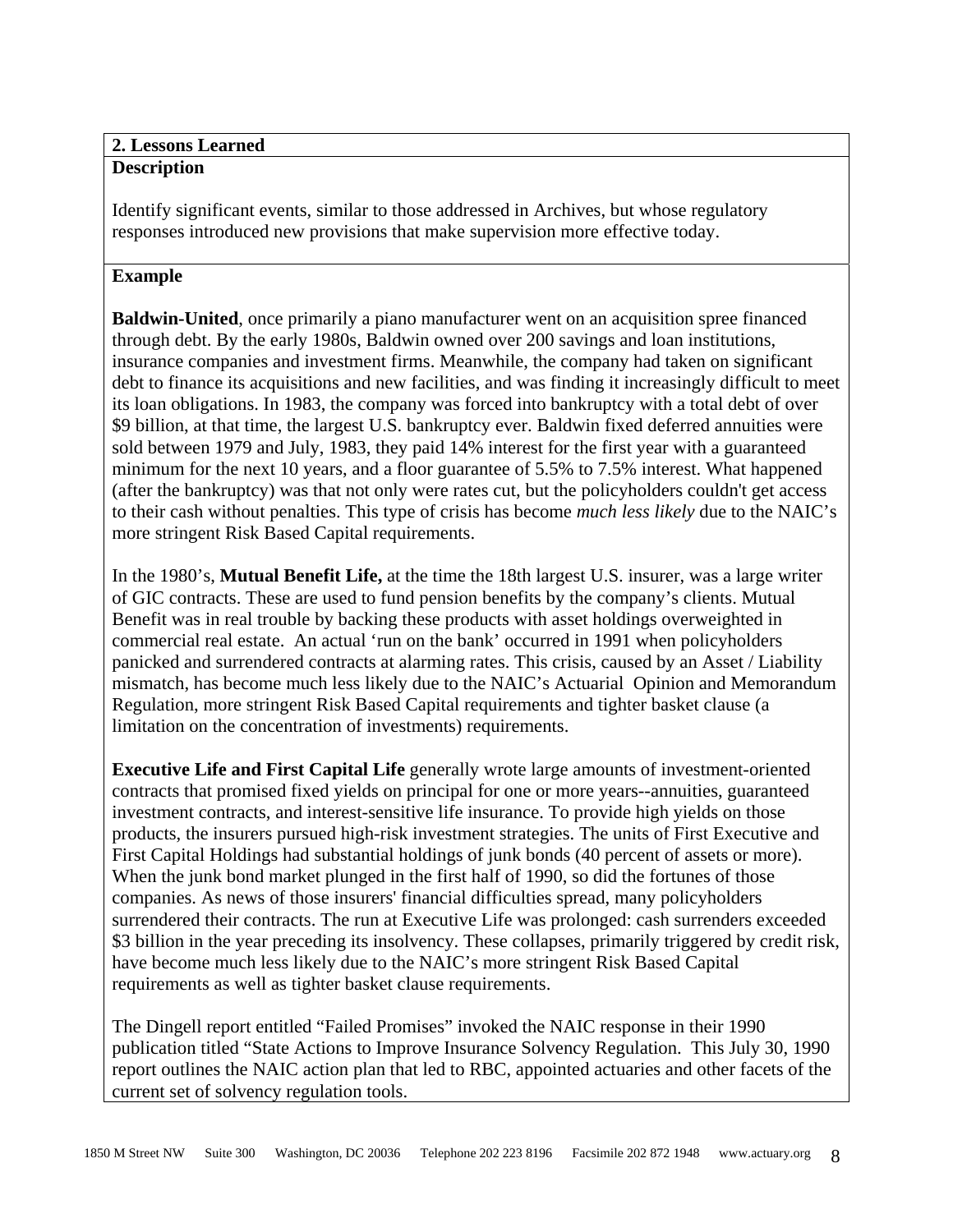# **Comments**

Cases such as the Mutual Benefit demonstrate how regulatory improvements can prevent comparable occurrences in the future.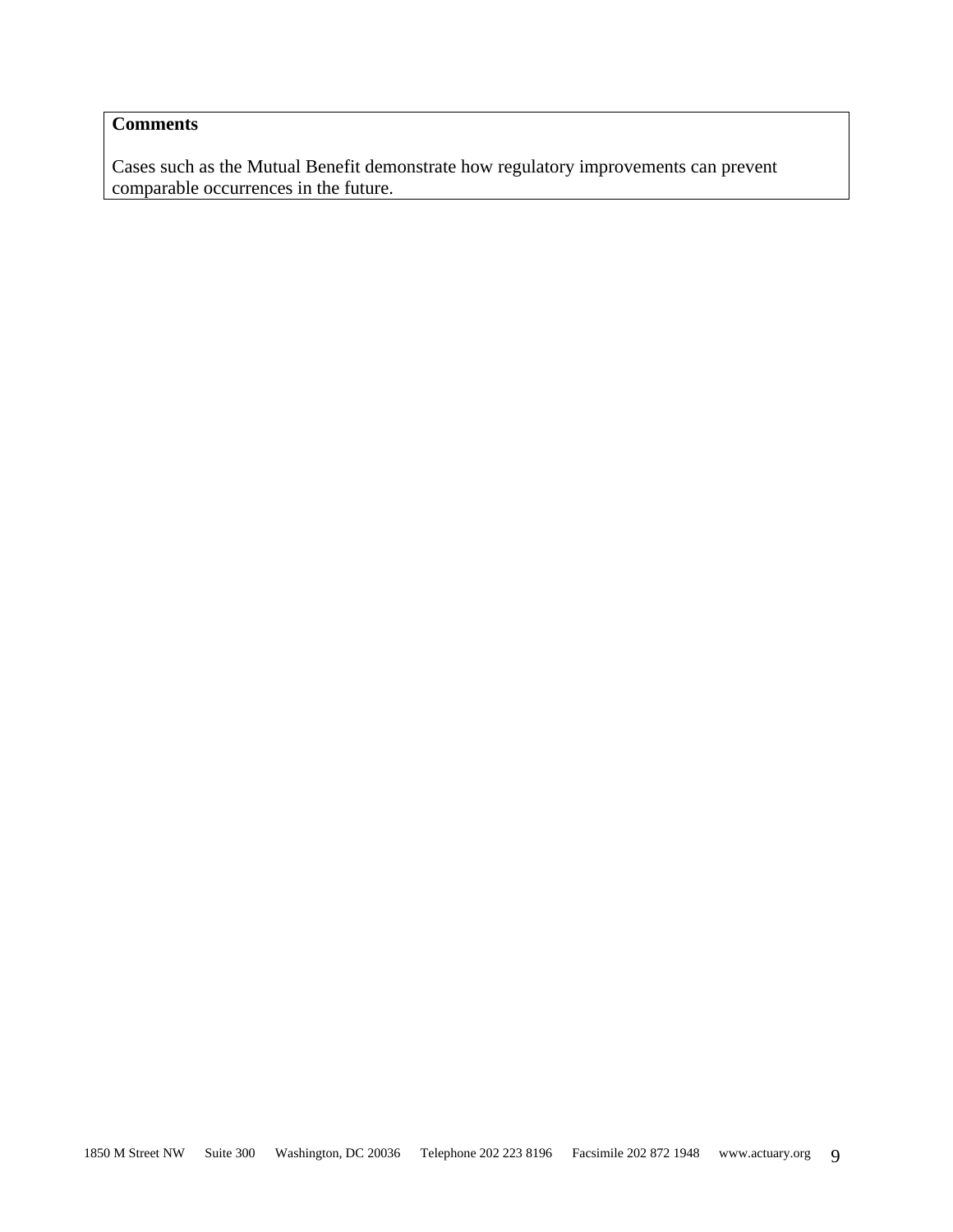### **3. Mortality Rate Description**

Compare institutional failure rates in the U.S., year by year, between banks, insurers and possibly securities firms. Do it by a) number of institutions in total, b) liabilities, or c) some other dollar-weighted measure.

Present rates by market segments, such as 1) for the entire industry, 2) for large national insurers and 3) for small regional insurers.

### **Example**

| 1985              | <b>Banks</b><br><i>Insurers</i> |   |  |                                          |                               |     |
|-------------------|---------------------------------|---|--|------------------------------------------|-------------------------------|-----|
| Size              |                                 |   |  | #insolvencies #companies insolvency rate | #insolvencies #companies rate |     |
| $>1$ billion      |                                 |   |  | X/Y                                      |                               | e/t |
| $>$ 250million    |                                 | a |  | a/b                                      | g                             | g/h |
| $\leq$ 250million |                                 |   |  | c/d                                      |                               |     |

1986 etc.

# **Comments**

In this case, failure would be defined as insolvency.

The metrics will need to reflect that the banking industry is generally ten times the size of the insurance industry. There are many small banks (and insurers too), so perhaps the results should be categorized by size.

This metric does not show any of the effort or results that went into rescuing impaired companies and keeping them out of this measure.

This study is similar to AM Bests' impairment studies.

Frankly, a modest number of failures for both banks and insurers could be expected.

This would be interesting to prepare for other countries in the G-20.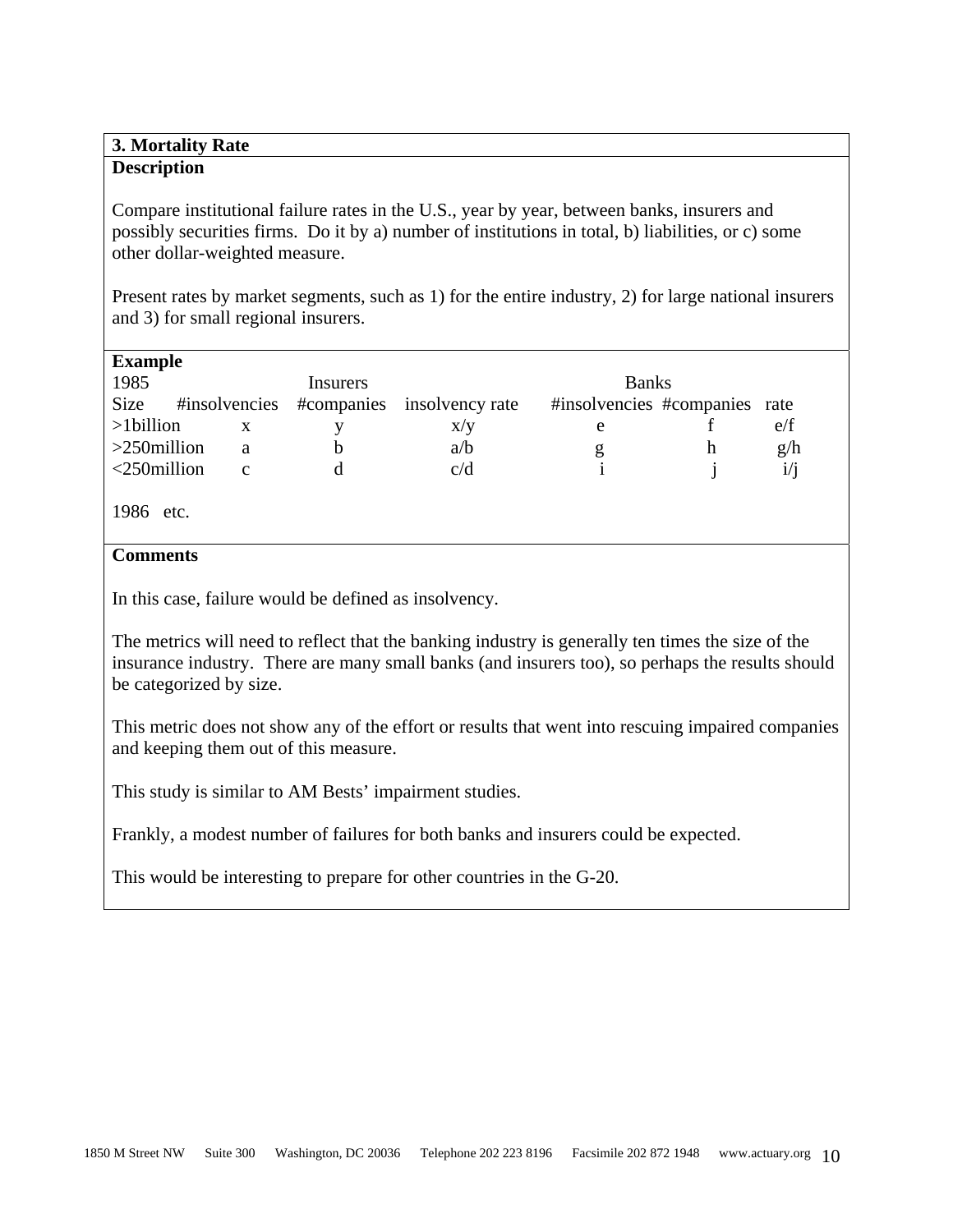# **4. Benefits Not Paid**

# **Description**

Quantify, year by year, the benefits that were denied policyholders due to insolvency after guarantee association action.

# **Example**

| Year  |               | # of insolvencies amounts of benefits paid | amounts not paid |
|-------|---------------|--------------------------------------------|------------------|
| 1990: |               | \$280,000,000                              | \$13,000,000     |
| 1991: | $\mathcal{D}$ | \$200,000,000                              |                  |
| 1992: | 21            | \$590,000,000                              | \$28,000,000     |
| 1993: | h             | \$400,000,000                              |                  |

For perspective, it would be good to list total benefits paid by the industry in the years listed.

# **Comments**

The count and amounts above are hypothetical.

For life insurance, benefits are generally fixed; amounts unpaid should be reasonably quantifiable. The impact of lost benefits on restructured annuity contracts would be difficult to quantify.

For health and p/c companies, benefits are more open. It might be more difficult to determine what was not paid. But reasonable estimates can be made, especially since many are short-term policies.

It should be noted that the reduction of some benefits (for example, from over-market to market) could be warranted.

One of the main purposes of financial regulation is to assure that policyholders get the benefits they have the right to. This measurement shows if that goal was achieved.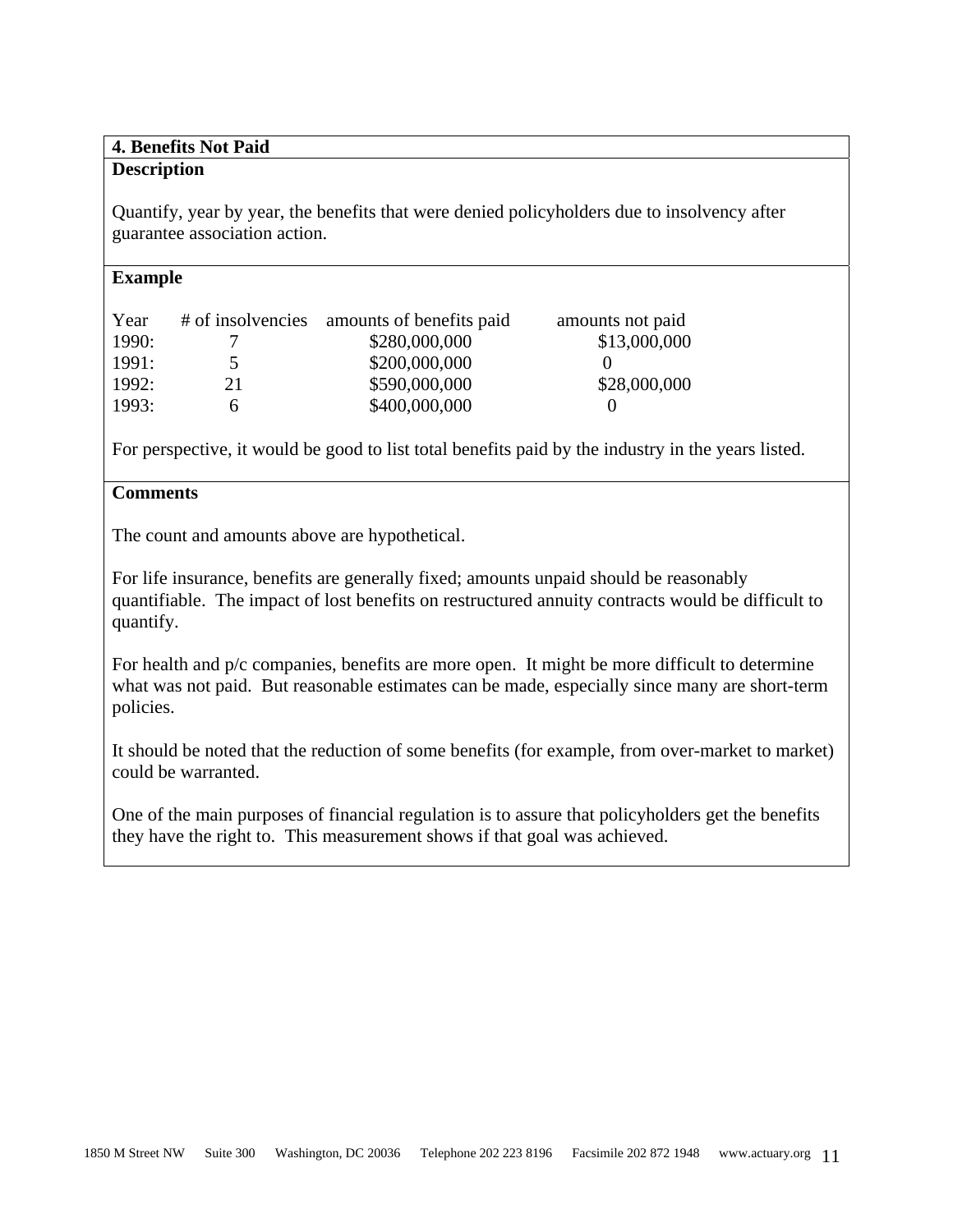# **5. Headlines That Never Happened Description**

Regulatory reporting requirements have enhanced the ability for the actuary to work closely with senior management. The ability to review cash flow testing results with senior management can lead to remediation before insolvency is imminent.

# **Example**

 #1. A parent life company owns a subsidiary life company. Equity in the subsidiary is assigned to fund the parent life company's liabilities for purposes of cash flow testing. The subsidiary passes cash flow testing and can theoretically dividend up earnings. But since new business is not included, there is a remote possibility of generating upstreamable income. Without subsidiary earnings inuring to the parent, the parent will not be able to support its liabilities. With adequate warning, the company is able to raise new capital at a reasonable price.

#2. A P&C parent revived its dormant life company which focused on deferred annuity sales. Cash flow testing, using real expenses and competitive interest crediting, revealed significant profitability would be a decade away. The parent's management decided capital could be better deployed in the P&C market and was able to sell the company at its price. Cash flow testing helped focus management to find a better home for the policyholders.

#3. Several years after an acquisition, the amount of business written in the newly-acquired insurer was significantly less than expected and persistency was worse than expected. Cash flow testing revealed that subsequent earnings would not be sufficient to fund the debt used to make the purchase. The company was able to sell off other blocks of business in order to remain a going concern.

#4. Of the thousands of insurers in place at the onset of the 2007-2008 financial crisis, only a handful became impaired.

#5. Hurricane Katrina was the largest single natural disaster. There was no groundswell of failed insurers.

### **Comments**

Since these events were not public, participants will need to be located and willing to volunteer this information. The company names may need to be incognito.

This would be a good place to elaborate on the resiliency of insurers throughout the 2007-2008 financial crisis.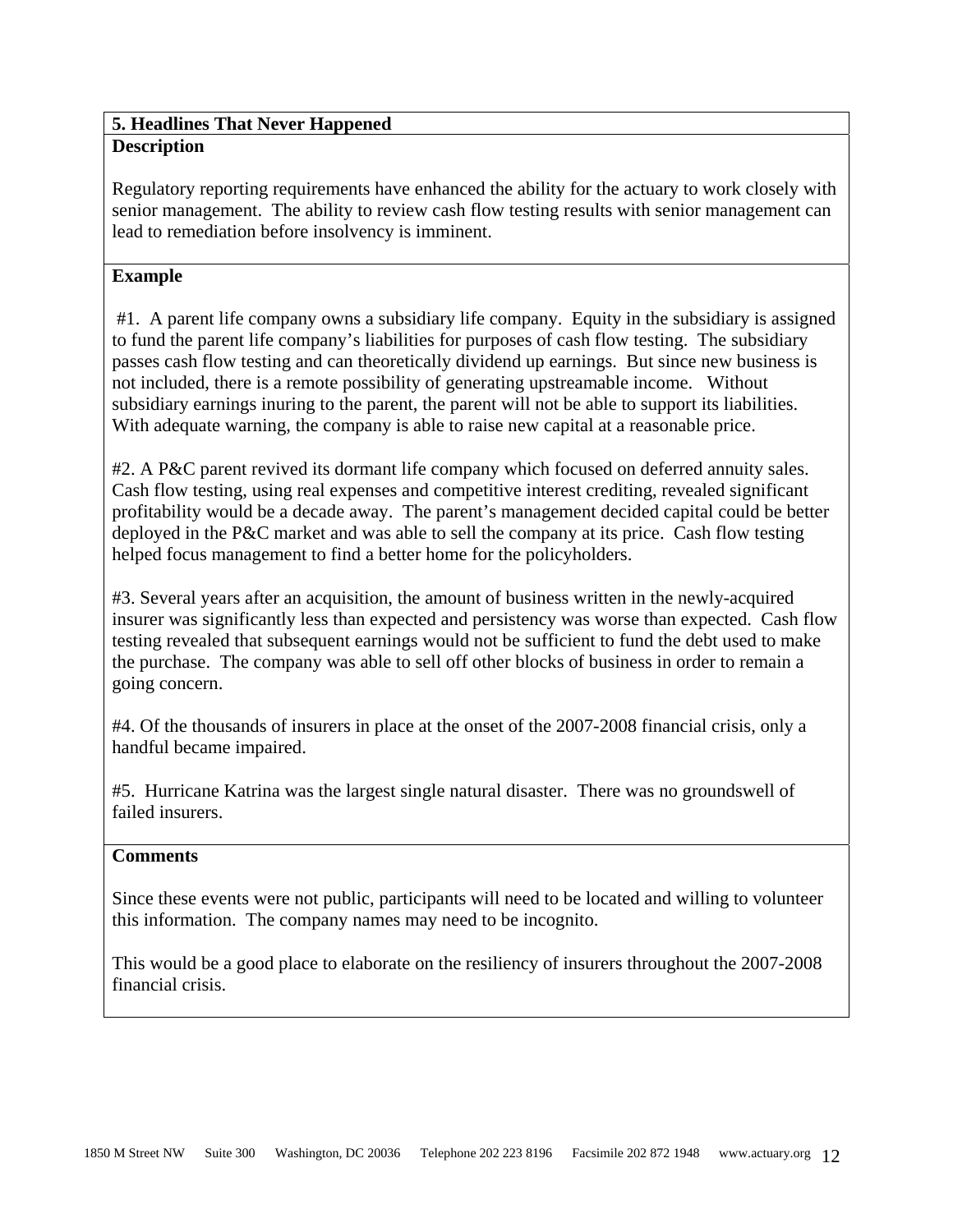# **6. Accounts from the Financial Analysis Working Group Description**

These will be narratives that describe a deteriorated situation in which the Financial Analysis Working Group interceded and resolved.

### **Example**

(No example provided.)

### **Comments**

The narratives will need to be provided by current or former state regulators. Discretion must be used so that still-recovering entities cannot be identified.

# **7. Diaries from Risk-Focused Examinations**

# **Description**

These will be narratives that identify deteriorating conditions identified by a Risk-Focused Examination and how this RFE helped resolve the situation.

### **Example**

(No example provided.)

### **Comments**

The narratives will need to be provided by current or former state regulators. Discretion must be used so that still-recovering entities cannot be identified.

If the RFE lead to new regulation or procedures, it would be enlightening to disclose.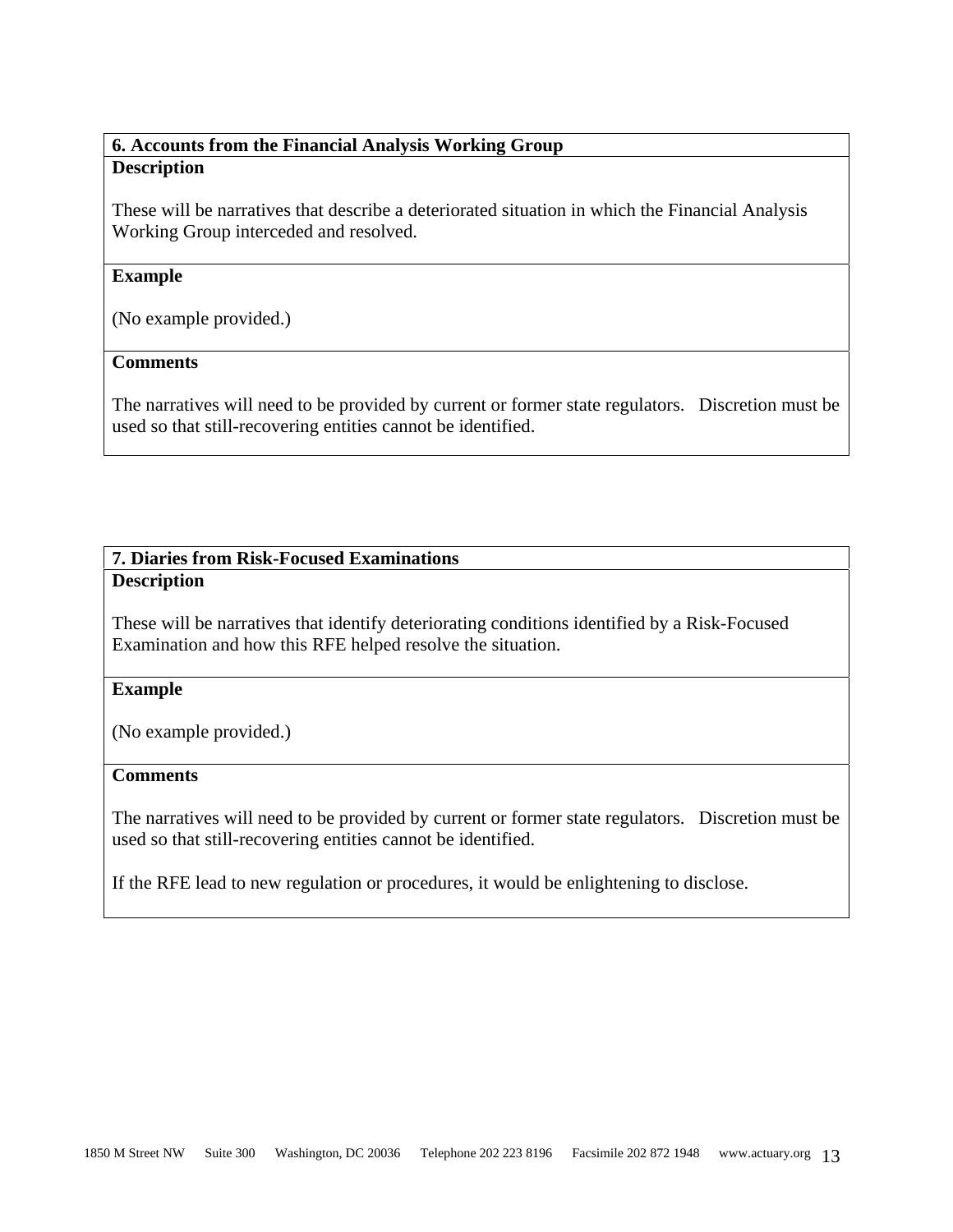### **8. RBC Action Description**

This report would be both qualitative and quantitative.

For each year, this report would:

- a) Quantify the number of companies identified as weakly capitalized
- b) Quantify the number of such companies identified for review
- c) Discuss the actions taken for a sample of such companies

### **Example**

In 2003, 78 out of 3,800 insurers were identified as weakly capitalized (hypothetical)

Of these 78, 27 were targeted for reviews.

Of these 27, here are resolutions on four of these insurers:

Insurer 1: Told to raise capital

Insurer 2: Suspended new business

Insurer 3: Withdrew from one market

Insurer 4: Brought in new management

# **Comments**

The statistics can be prepared by NAIC staff but the actions will need to come from current or former state regulators.

The NAIC currently prepares a similar report annually.

# **9. Guarantee Fund Association**

### **Description**

Year-by-year, quantify the number of insurer insolvencies.

For selective examples, summarize what actions were taken; how long resolution took; was the company rehabilitated or placed into insolvency?

### **Example**

(No example provided.)

## **Comments**

Examples could illustrate how the funding mechanisms work; i.e. the assessment of healthy companies to partially or fully fund the benefits.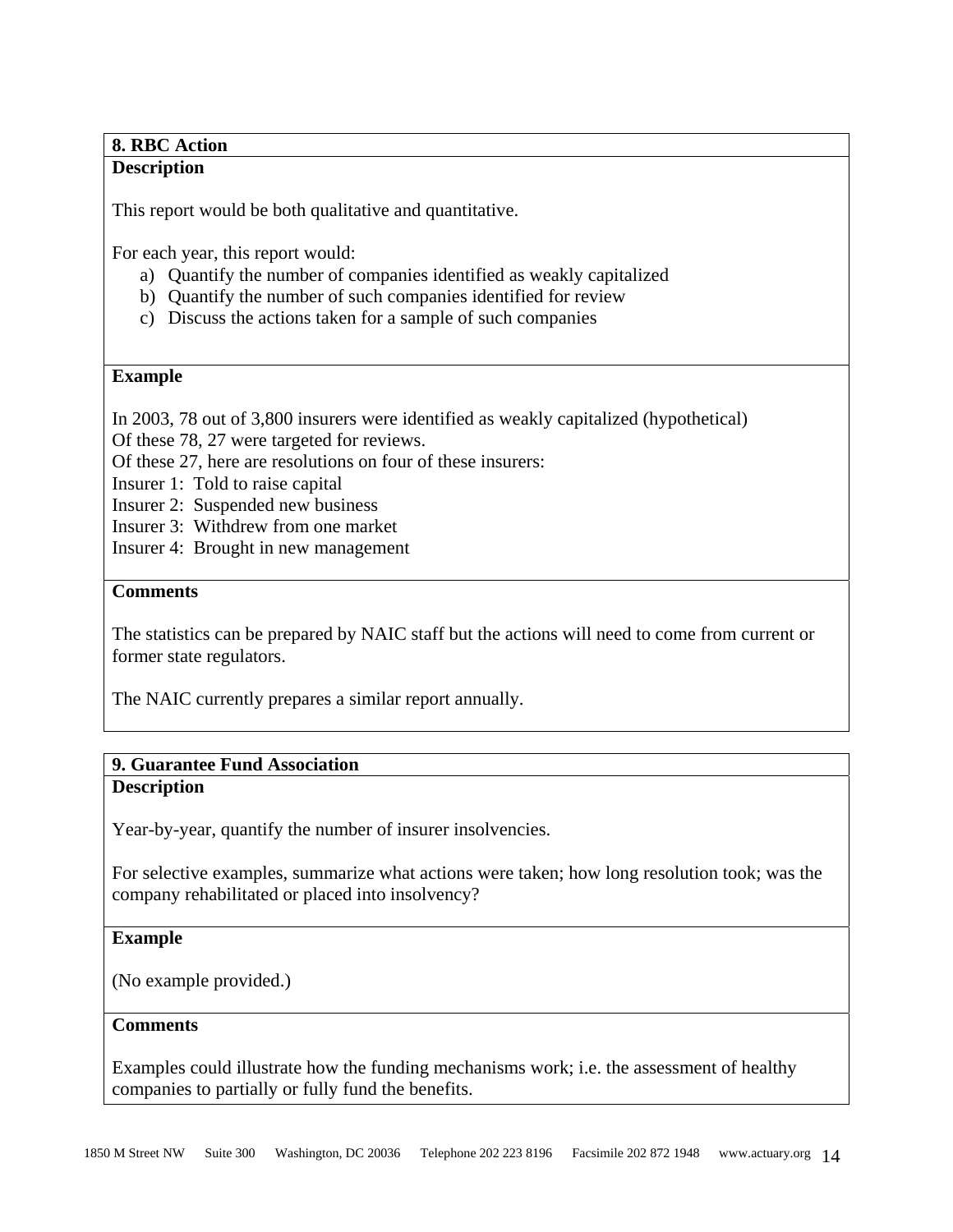# **10. Capitalization Trend Description**

Display, year-by-year, statistics that show a general strengthening or weakening of companies, how many have ratios that have gone up, and how many have gone down.

# **Example**

RBC ratios (hypothetical)

|                         | 1998 | 1999  | 2000 |
|-------------------------|------|-------|------|
| Over $500$              | 12%  | 13%   | etc. |
| 400-499                 | 25%  | 26%   |      |
| 300-399                 | 30%  | 31%   |      |
| 200-299                 | 25%  | 22%   |      |
| Under 200               | 8%   | 8%    |      |
| Number of<br>Companies: |      |       |      |
| Moving up               |      | 312   |      |
| Moving down             |      | 48    |      |
| Total companies         |      | 4,397 |      |
|                         |      |       |      |

# **Comments**

This could be done either by count or by total assets (or both).

The trend is more important than the absolute level itself.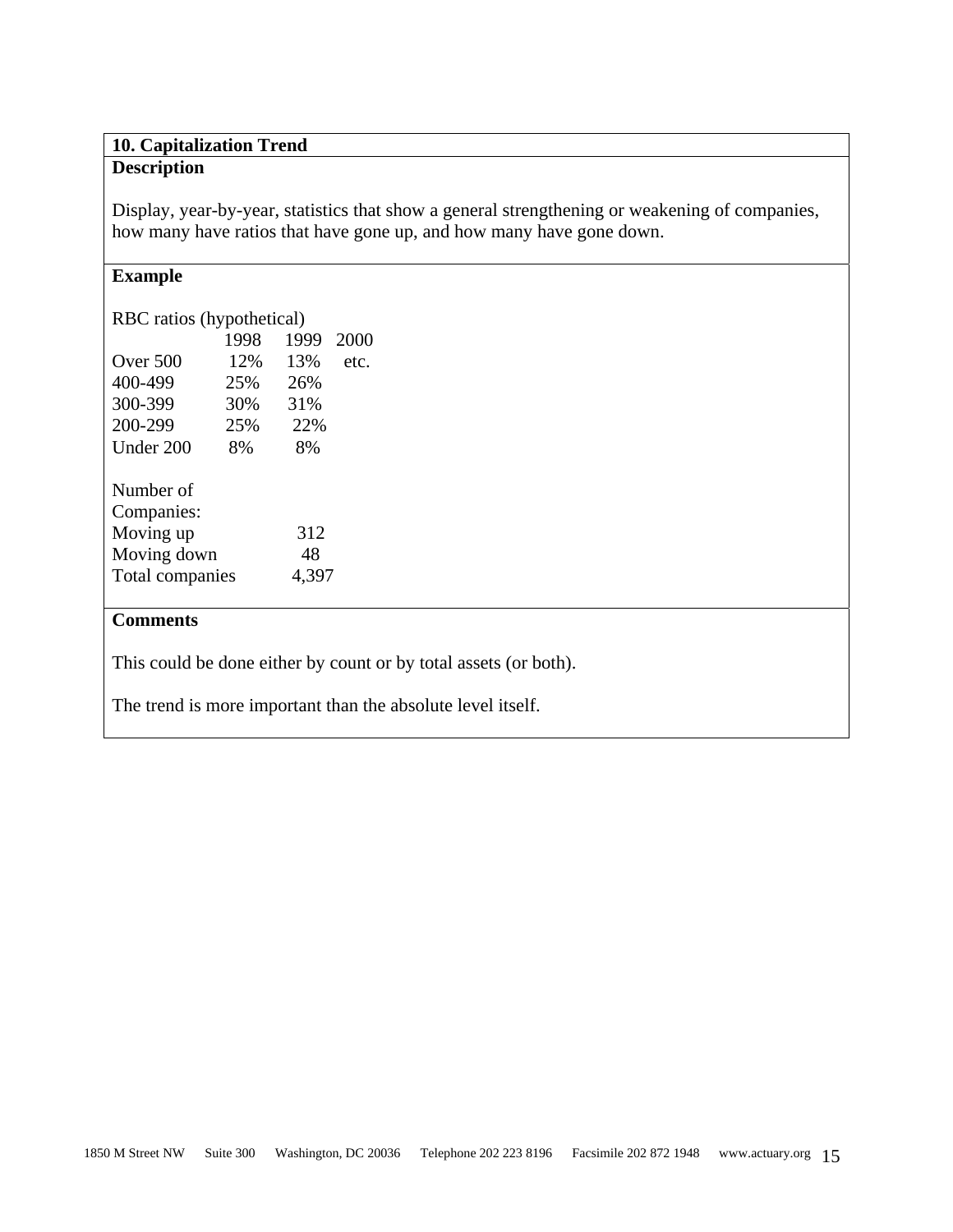### **11. Safety Net Description**

Compare the states' regulatory safety net for policyholders to the Pension Guaranty Corp's safety net for pension plans.

Show what percent of policyholders have received less than 100% of their contractual benefits after state guarantee funds vs. pension beneficiaries in corporate insolvencies.

**Example** (numbers are hypothetical)

| Year: 2005<br>Individuals (or contracts) in-force<br>Individuals (or contracts) entering impairment<br>Number receiving less than 100% of benefits | Insurance<br>230,000,000<br>1,000,000<br>20,000 | Pension plans<br>180,000,000<br>5,000,000<br>4,000,000 |
|----------------------------------------------------------------------------------------------------------------------------------------------------|-------------------------------------------------|--------------------------------------------------------|
| Percentage                                                                                                                                         | 2%                                              | 80%                                                    |
|                                                                                                                                                    |                                                 |                                                        |

### **Comments**

This could be challenging to calculate. Insureds have multiple policies; pension participants may be in two plans.

More than just one year must be selected as the PBGC was burdened with a few big terminations in the middle of the last decade.

This measure would have to be refined to indicate the degree of important and to recognize that Congress sets specific limits on how much PBGC can pay.

It should be recognized that pension plans have a much higher failure rate than do insurance companies. Also, the PBGC has little control over how pension plans fund or invest. States can regulate that for insurance companies.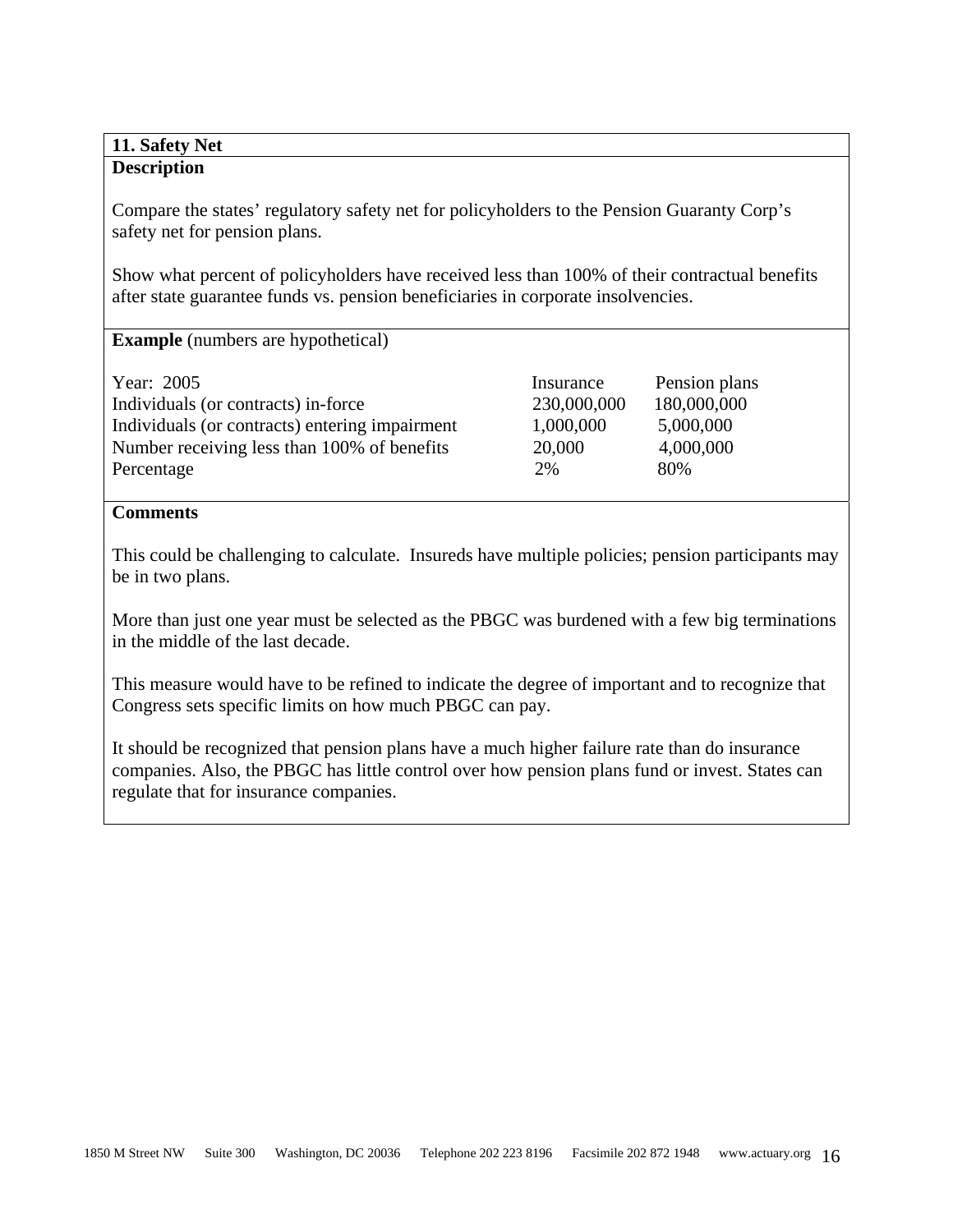# **12. Failure Rate Cascade**

### **Description**

Provide a display of failure counts, within a range of RBC ratios, based on years from the respective starting point for each of the RBC formulas.

# **Example** (hypothetical)

| 1995 count failures in: 1996 1997<br>1998<br>1999<br>2002<br>2000<br>2001<br>2003<br>RBC ratio    | etc. |
|---------------------------------------------------------------------------------------------------|------|
|                                                                                                   |      |
| 500<br>Over 500<br>$\overline{0}$<br>3<br>3<br>$\theta$<br>$\theta$<br>2<br>$\theta$              |      |
| 700<br>400-499<br>$\overline{0}$<br>5<br>5<br>5<br>0<br>1<br>4                                    |      |
| 3<br>300-399<br>5<br>5<br>13<br>8<br>2,000<br>4<br>12<br>11                                       |      |
| 8<br>8<br>200-299<br>5<br>7<br>10<br>9<br>2,200<br>10<br>6                                        |      |
| 8<br>8<br>7<br>10<br>400<br>11<br>14<br>11<br>10<br>Under 200                                     |      |
|                                                                                                   |      |
| Year 1996                                                                                         |      |
| 1996 count failures in: 1997 1998<br>1999<br>2000<br>2002 2003 2004<br>2001<br>RBC ratio<br>etc.  |      |
| 480<br>Over 500<br>$\overline{2}$<br>$\theta$<br>$\theta$<br>2<br>2<br>$\overline{0}$<br>$\Omega$ |      |
| 5<br>400-499<br>$\overline{2}$<br>5<br>720<br>3<br>$\overline{0}$<br>0<br>0<br>6                  |      |
| 3<br>3<br>8<br>7<br>9<br>300-399<br>2,200<br>10<br>4                                              |      |
| 1,800<br>5<br>8<br>200-299<br>12<br>10<br>10<br>9<br>4<br>6                                       |      |
| 8<br>380<br>13<br>9<br>12<br>10<br>Under 200<br>12<br>14<br>6                                     |      |
|                                                                                                   |      |
| Year 1997                                                                                         |      |
| Etc.                                                                                              |      |

### **Comments**

This will illustrate what happens when companies hit the regulatory action levels. (E.g., Do they steadily go downhill from there or do they recover? Does recovery vary depending on how deep into regulatory action they went?)

This would look at whether the regulators are simply "escorting" the companies out of business or are they actually part of the recovery solution.

The data should exclude Risk Retention Groups (RRG's) as the ability of states to regulate these entities is limited.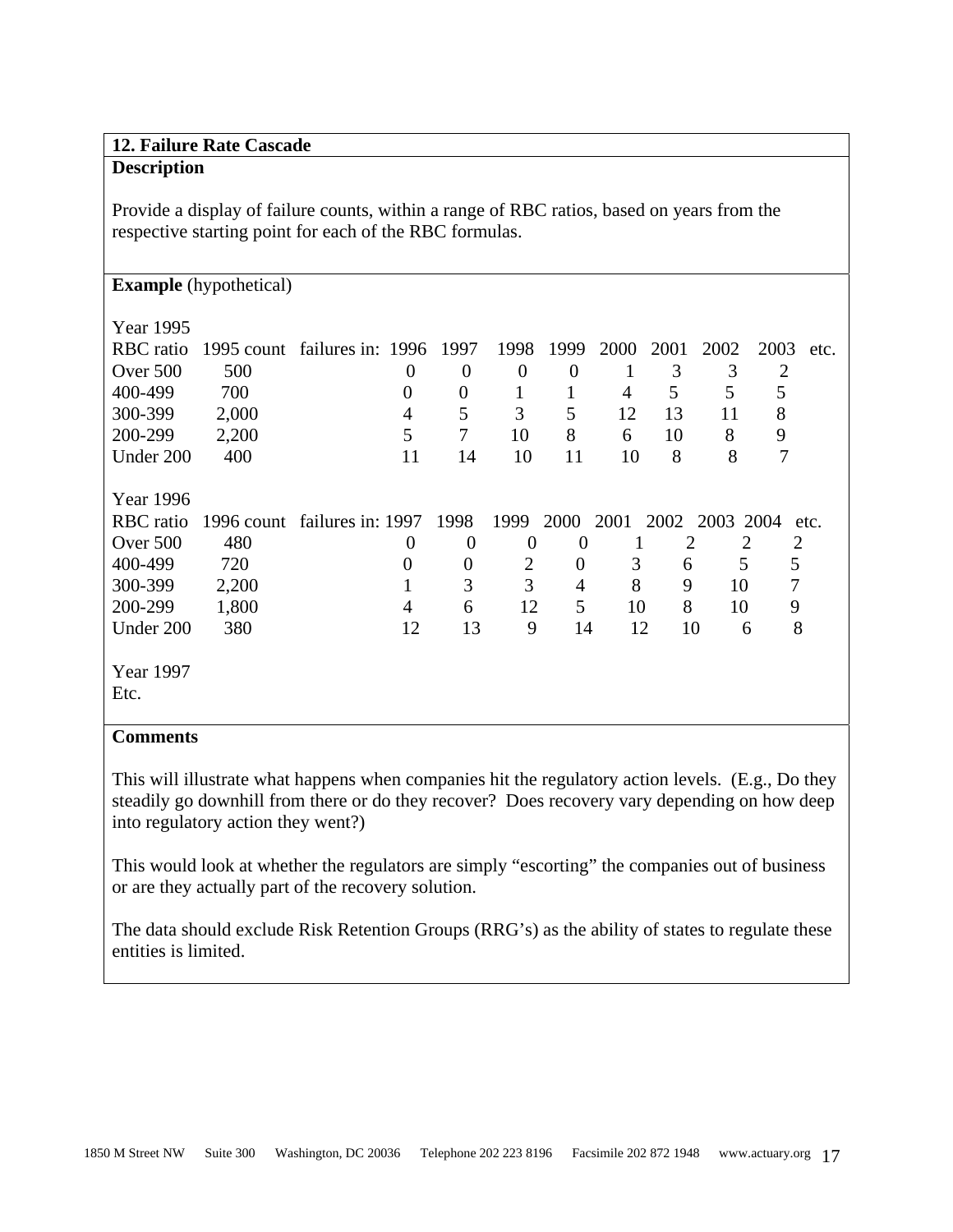# **13. Concentration Description**

Annually list the market share of the top providers by either count or percentile.

# **Example** (hypothetical)

| Current year                      |     |     |                                                                            |       |       |
|-----------------------------------|-----|-----|----------------------------------------------------------------------------|-------|-------|
| Market                            |     |     | life premium annuity premium P&C premium retail banking commercial banking |       |       |
| Number of players                 | 800 | 600 | 3,000                                                                      | 2,000 | 1,500 |
| Top two companies                 | 5%  | 8%  | 7%                                                                         | 4%    | 5%    |
| Top five companies                | 8%  | 10% | 10%                                                                        | 6%    | 7%    |
| Top ten companies                 | 10% | 12% | 13%                                                                        | 9%    | 11%   |
| And/or                            |     |     |                                                                            |       |       |
| Top ten percentile                | 20% | 40% | 30%                                                                        | 50%   | 60%   |
| Top twenty percentile 35%<br>Etc. |     | 55% | 45%                                                                        | 65%   | 70%   |

### **Comments**

This measure will help show the degree to which financial regulation has enabled a market that is attractive to enter and competitive for consumers. A market dominated by a single or pair of companies is not desirable.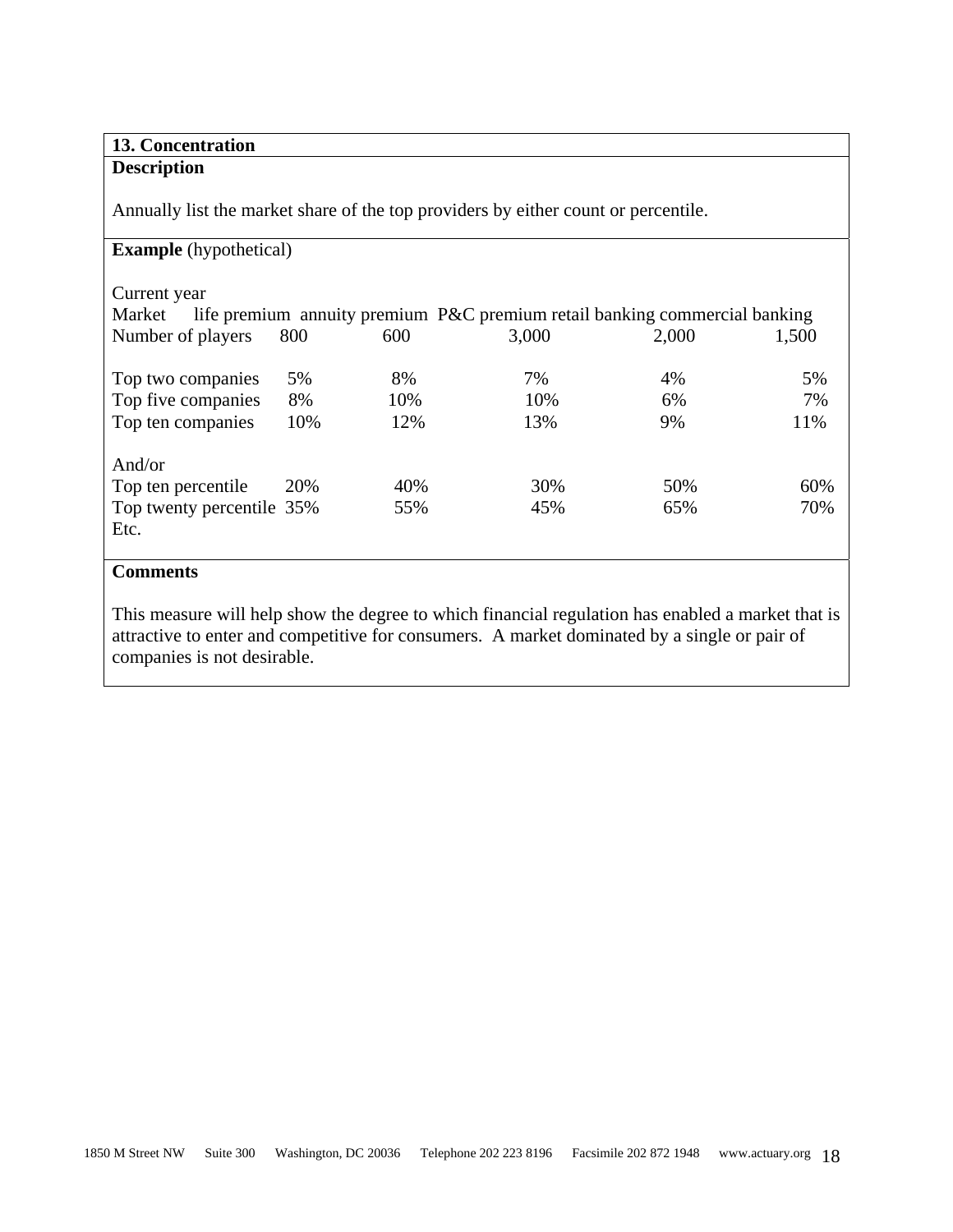# **14. Regulatory Capital Enhancement Description**

Track the growth of regulatory capital, in aggregate for all insurers, from one year to the next. Do this for several countries.

# **Example** (hypothetical)

|                      |          |          |          | Australia Canada France Germany Japan US UK |          |           |          |
|----------------------|----------|----------|----------|---------------------------------------------|----------|-----------|----------|
| 2000<br>2001<br>Etc. | 6%<br>5% | 5%<br>6% | 4%<br>4% | 5%<br>4%                                    | 6%<br>7% | 5%<br>.5% | 7%<br>6% |

These are ratios of capital & surplus to assets.

### **Comments**

This calculation can be easily performed: Too high a result means policyholders (or shareholders) may not be getting timely or adequate returns; too low a result means not enough capital is being conserved to cover future risks.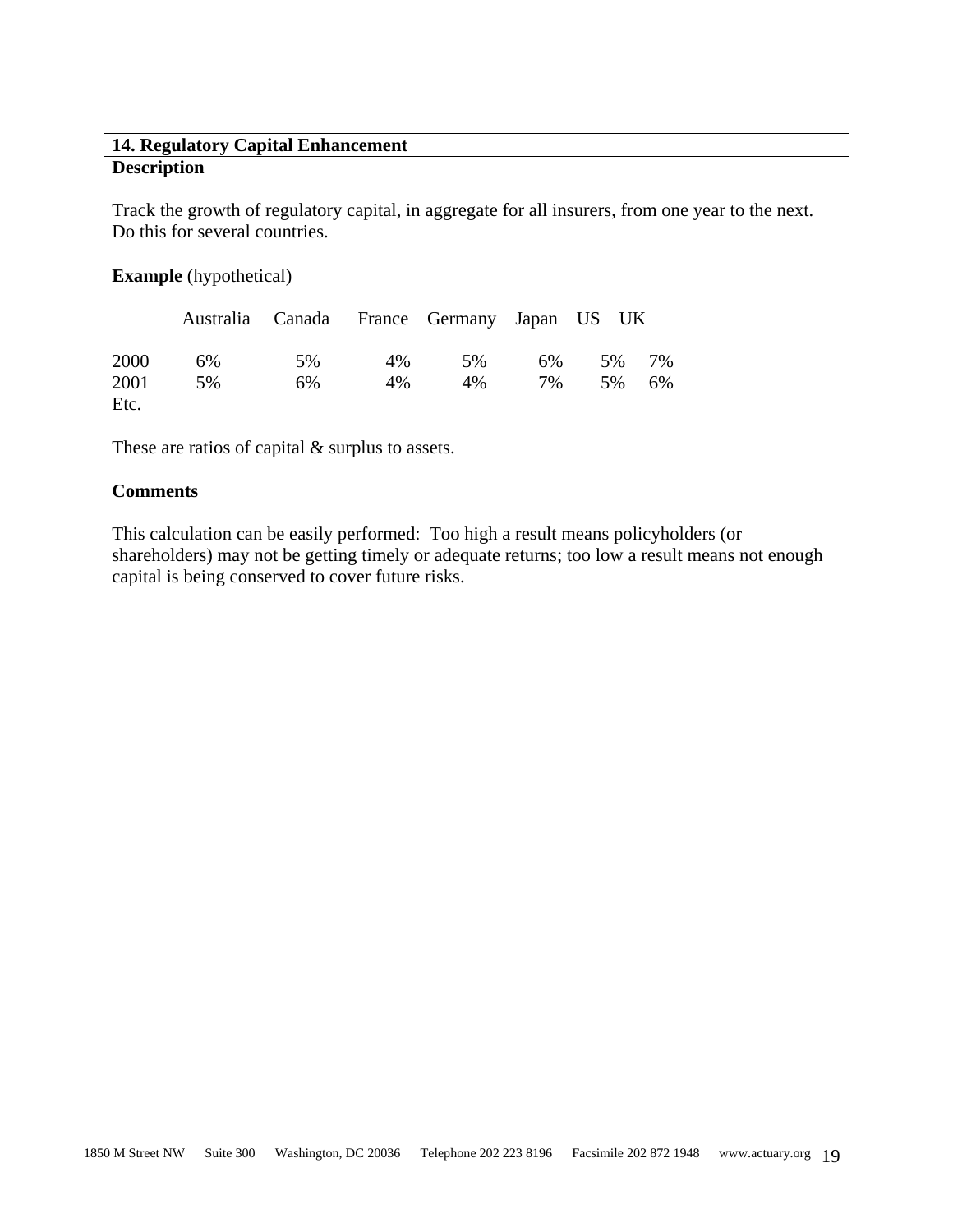### **15. Customer Concern Description**

Unfortunately, some financial institutions have tarnished the fiduciary image needed to assure the public of the ability to provide stewardship for safe investing.

Several recent examples include the manipulation of LIBOR, foreign currency exchange rate mischarges, and the disappearance of funds under Peregrine Financial, MF Global and Madoff investments.

Insurers have been fortunate not to have had such experience to a similar degree.

While no one takes joy in others' suffering, the NAIC should track the incidence of financial institution's failure to safeguard customers' funds. The states' regulation of insurers has provided value to policyholders in general and especially during life company demutualizations.

### **Example**

The NAIC could prepare an annual inventory of financial institutions where customer funds have been lost. This inventory would include insurers.

### **Comments**

The valuation actuary in the life insurance industry must submit opinions regarding the fairness of crediting non-guaranteed values to the policyholder's account. No other industry has this. There may be a correlation.

The insurance industry has experienced some acts of fraud. Equity Funding, from the 1970's, involved the creation of policies for fictional people then selling these policies to reinsurers. Martin Frankel in the 1990's acquired insurers and looted their assets for his own personal use. Regulators can detect fraud before it gets to terminal stages such as these two examples. Our industry isn't immune to such behavior but it doesn't seem to occur with the frequency it does in other financial markets.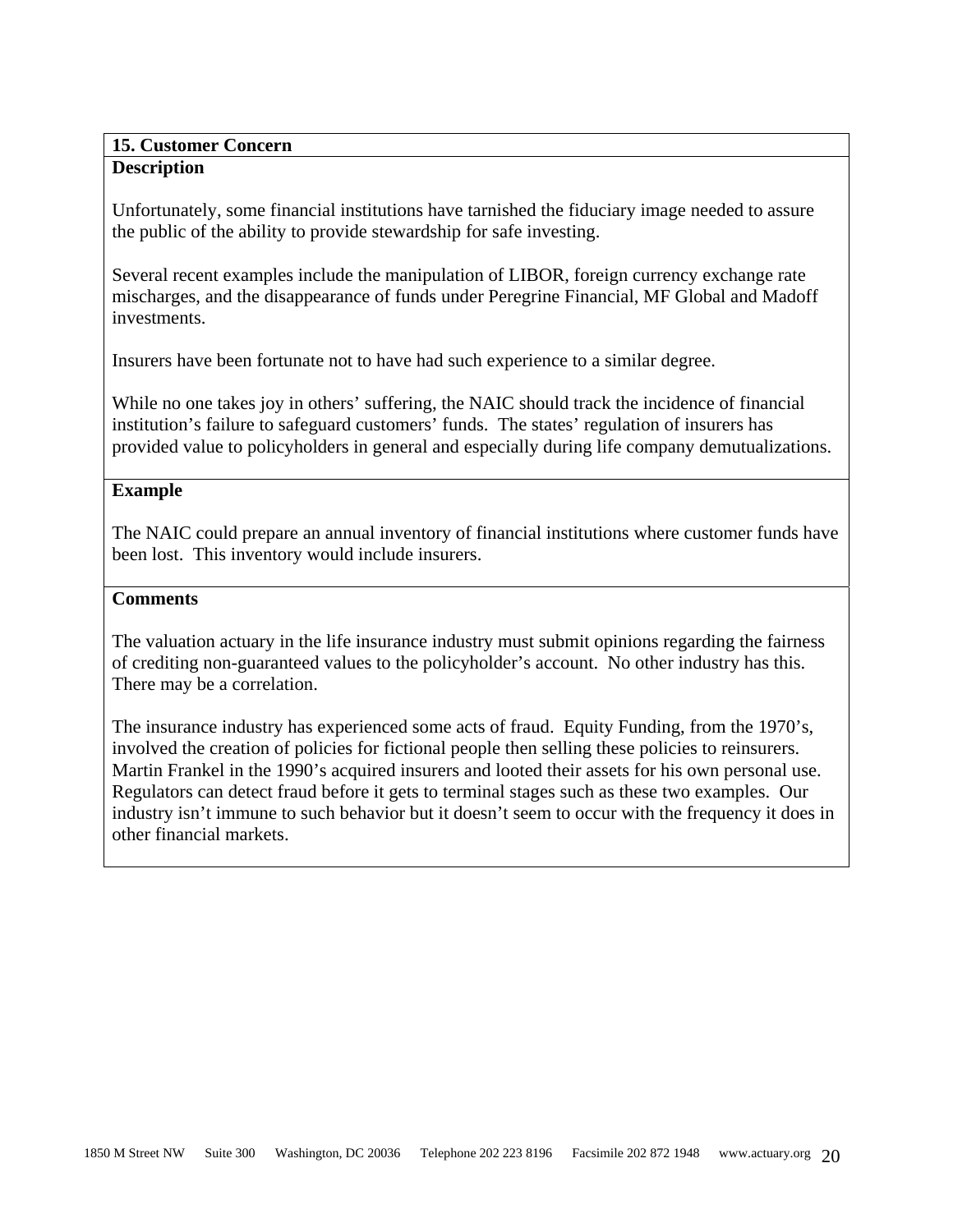### **16. Credit Spreads Description**

Examine the costs of insurer's borrowing before and after changes in regulatory procedures.

### **Example**

The insurance industry borrows in the fixed income markets at x basis points over Treasuries and other financial industries, such as banks borrow at y, z, etc. basis points.

Assume a new solvency or consumer protection regulation comes out. The insurers can now theoretically borrow at 90% of x basis points over Treasuries because the bond market and its analysts recognize that the long-term financial viability of the insurance industry just became more creditworthy. This happens often in fixed income subsectors, such as municipal bonds.

Examine spreads over the period 1989-1999 for insurers and banks: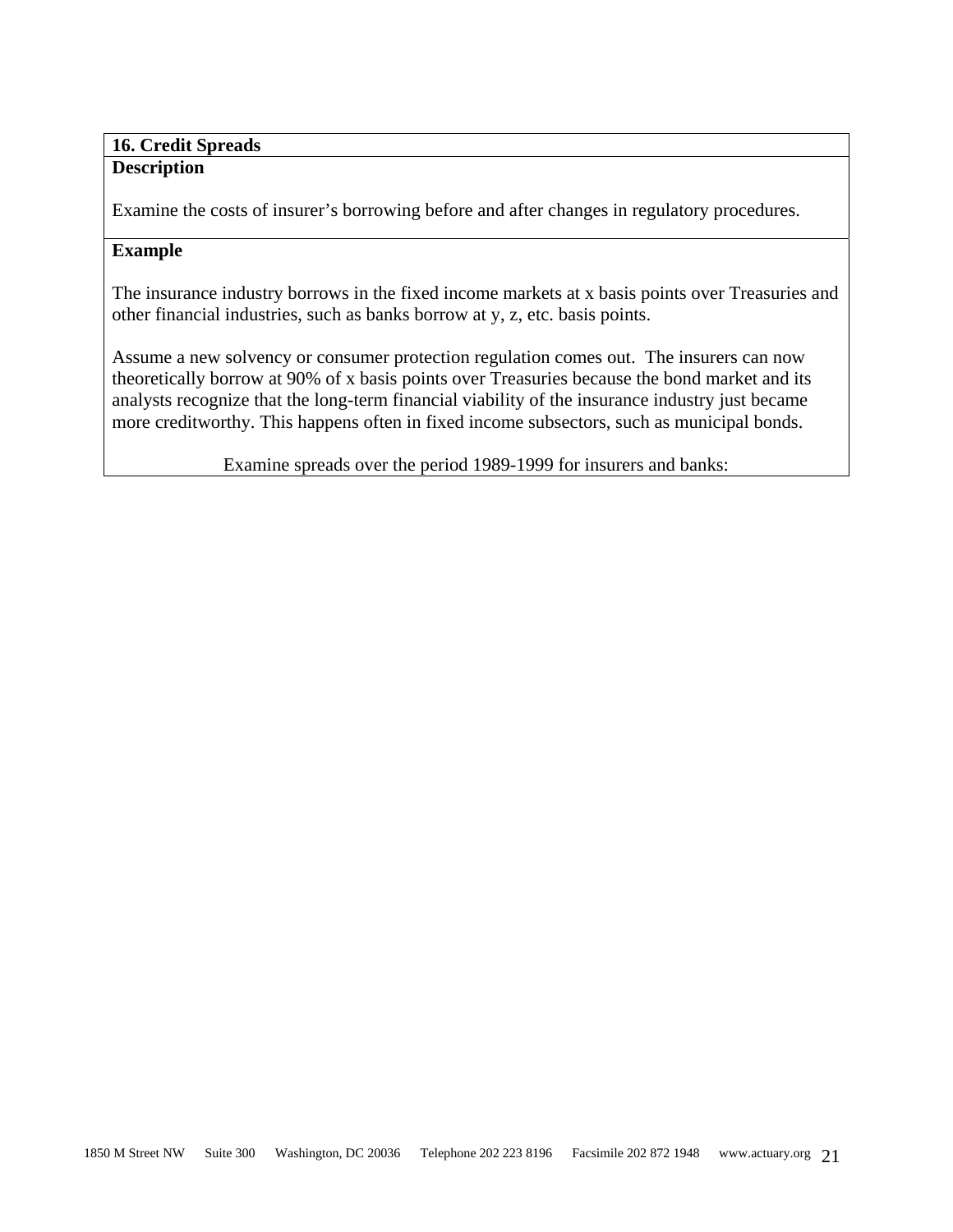|          | (Using United States 10 Year Treasury as Benchmark) |                                  |  |  |  |  |  |  |
|----------|-----------------------------------------------------|----------------------------------|--|--|--|--|--|--|
| Year     | Bank Industry Spread (bp's)                         | Insurance Industry Spread (bp's) |  |  |  |  |  |  |
| 1998 305 |                                                     | 258                              |  |  |  |  |  |  |
| 1997 293 |                                                     | 236                              |  |  |  |  |  |  |
| 1996 204 |                                                     | 161                              |  |  |  |  |  |  |
| 1995 148 |                                                     | 133                              |  |  |  |  |  |  |
| 1994 92  |                                                     | 92                               |  |  |  |  |  |  |
| 1993 104 |                                                     | 97                               |  |  |  |  |  |  |
| 1992196  |                                                     | 93                               |  |  |  |  |  |  |
| 1991 75  |                                                     | 80                               |  |  |  |  |  |  |
| 1990 44  |                                                     | 61                               |  |  |  |  |  |  |
| 1989     | 70                                                  | 75                               |  |  |  |  |  |  |

**Spread Analysis for Financial Industries in 1990s**



#### Source: Bloomberg Historical Spread History by Industry

We can see that, after the regulatory reforms of the 1990's which followed the problems of the late 1980's (such as cases of asset liability gross mismatches to chase yield as well as inexperience with newer interest sensitive product designs in general), the borrowing cost of insurers increased at a lower rate than spreads of banks. This is evidenced by the gentler slop of the blue Insurance Industry trend line in the above graph exhibit.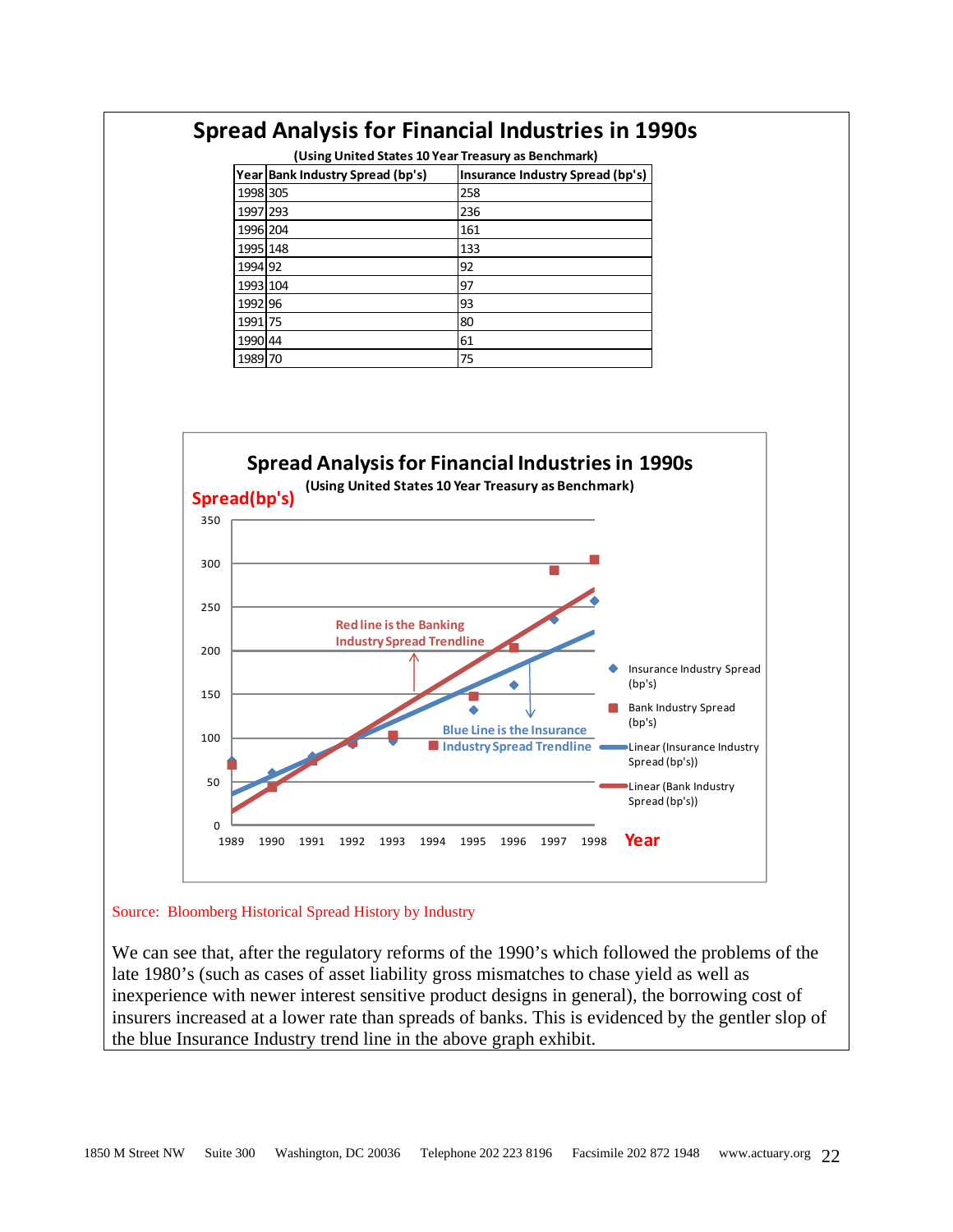# **Comments**

There are multiple factors that go into the insurance industry's credit spread over Treasury.

The comparison bar, e.g. the bank case sited above, has its own independent levers which may cause it to move in ways making it unsuitable as a benchmark.

The fixed income markets ebb and flow in aggregate and using an observation period which isn't sufficiently lengthy may produce an unusable comparison.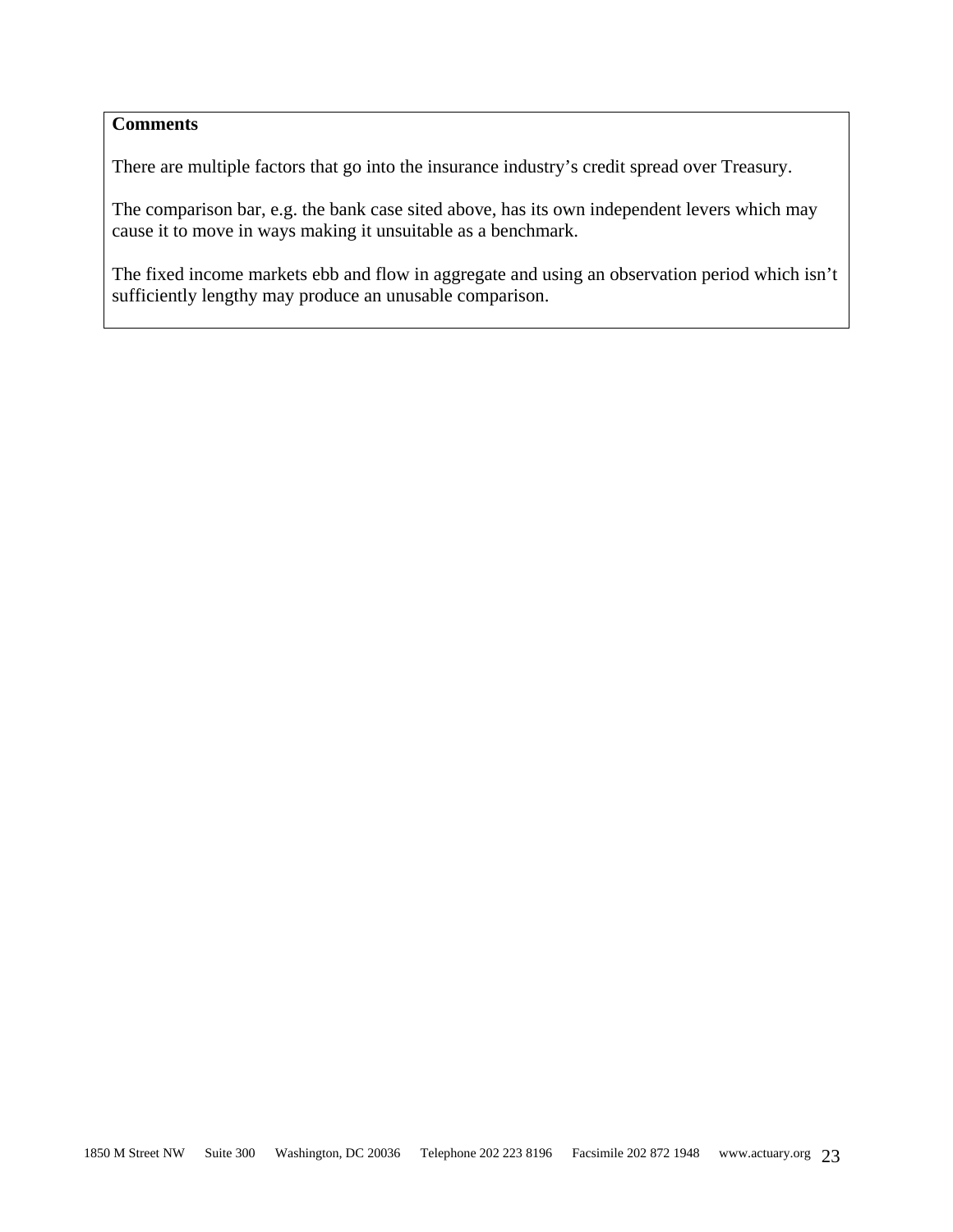# **17. Return on Investment (ROI) Description**

Estimate the rate of return to taxpayers and the public by the introduction of better regulation.

Compare this rate before and after the introduction of key supervisory initiatives.

# **Example**

A is the tax dollars devoted to insurance regulation (for example, insurance department budgets plus company assessments).

B is the dollars saved in problems prevented such as insolvencies, fraud, and soft dollar costs due to tarnished industry image.

The rate of return would be the discount rate that equates A to the present value of B

Estimating A: First, the estimated 50 state insurance department budget is estimated at a hypothetical \$1.25 billion. Next assume that federal regulation of insurance is a fraction of this cost and arbitrarily choose 10%. We will next assume that these 2 amounts are funded by the sum of all earmarked taxes, fees and assessments and that they are in balance with the sum of the state and federal budgets. Hence, a cost for 2012 of \$1.38 billion (110% of \$1.25 billion) is our starting point.

Estimating B: We will assume that the insolvencies of the 1980s, which predates most of the important supervisory regulations (RBC, AOMR, etc.) related to insolvencies, are a good basis for 'worst case'. Next, estimate that the reduction in insolvencies since then will give us a basis for 'regulatory savings' when we take the difference between the pre and post cost. We will get an annual dollar figure by using 'losses as a percentage of industry capital' as a metric. With regard to other losses, such as fraud or tarnished image costs, assume that the same percentage reduction used in insolvencies also applies to these reductions using known fraud and GAAP goodwill as bases for reduction. By applying these steps, it results in an annual B value of (a% of Surplus  $+ b$ % of Known Fraud  $+ c$ % of Industry GAAP Goodwill) which equals approximately \$x.y billion in 2012. (To approximate industry GAAP goodwill, one could estimate that GAAP goodwill equals 10% of GAAP assets and that industry insolvencies 'above normal rate' reduce industry goodwill by 10-20%, giving a reduction to value of 1.0-2.0% of industry assets. While an estimate, this along with actual insolvency cost could be a starting point to leverage the table that follows). This method, though theoretically the best, has many elements of judgment. In actuality, we calculated insolvencies for L&H insurers, and also for P&C insurers, both before and after the wave of insolvencies that prompted the NAIC to revise regulation to be more proactive in the modern era. The life company insolvency and impairment rate dropped very sharply from 2.13% to .77% while the P&C company insolvency and impairment rate dropped from .22% to .16%. The sharper L&H drop makes sense due to the fact that the risk-taking behavior of L&H companies was prompted by the high interest rates of the 1980's while P&C companies were less sensitive to interest rates.